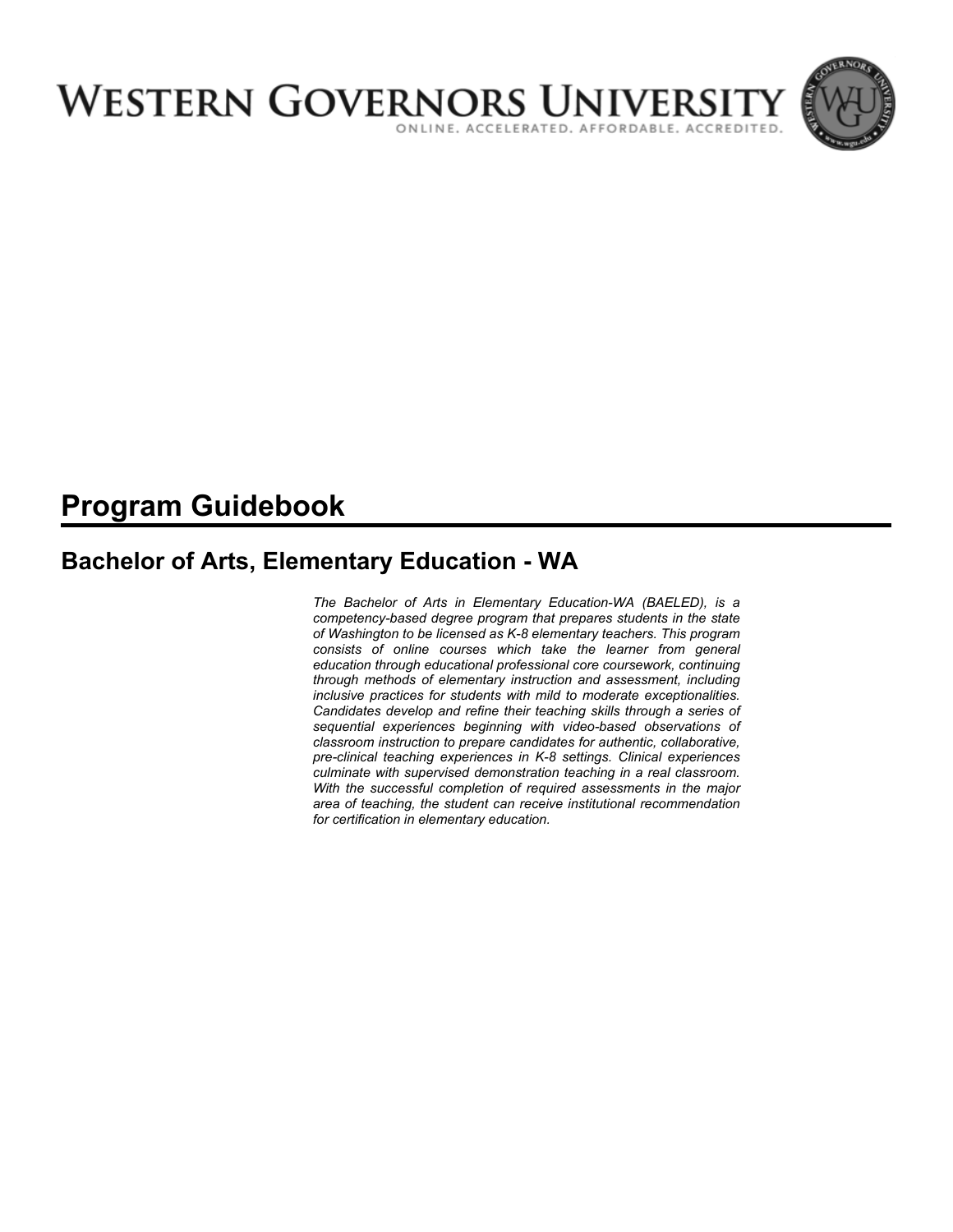## **Understanding the Competency-Based Approach**

Practically speaking, how do competency-based programs like those offered at Western Governors University (WGU) work? Unlike traditional universities, WGU does not award degrees based on completion of a certain number of credit hours or a certain set of required courses. Instead, you will earn your degree by demonstrating your skills, knowledge, and understanding of important concepts.

Progress through a degree program is governed not by the amount of time you spend in class but by your ability to demonstrate mastery of competencies as you complete required courses. Of course, you will need to engage in learning experiences as you review competencies or develop knowledge and skills in areas in which you may be weak. To help you acquire the knowledge and skills you need to complete your courses and program, WGU provides a rich array of learning resources. Your program mentor will work closely with you to help you understand the competencies required for your program and to help you create a schedule for completing your courses. You will also work closely with course instructors as you engage in each of your courses. As subject matter experts, course instructors will guide you through the content you must master to pass the course assessments.

The benefit of this competency-based system is that it enables students who are knowledgeable about a particular subject to make accelerated progress toward completing a degree, even if they lack college experience. You may have gained skills and knowledge of a subject while on the job, accumulated wisdom through years of life experience, or already taken a course on a particular subject. WGU will award your degree based on the skills and knowledge that you possess and can demonstrate—not the number of credits hours on your transcript.

## **Accreditation**

Western Governors University is the only university in the history of American higher education to have earned accreditation from four regional accrediting commissions. WGU's accreditation was awarded by (1) the Northwest Commission on Colleges and Universities, (2) the Higher Learning Commission of the North Central Association of Colleges and Schools, (3) the Accrediting Commission for Community and Junior Colleges of the Western Association of Schools and Colleges, and (4) the Accrediting Commission for Senior Colleges and Universities of the Western Association of Schools and Colleges. The university's accreditation status is now managed by the Northwest Commission on Colleges and Universities (NWCCU), which reaffirmed WGU's accreditation in February 2020. The WGU Teachers College is accredited at the initial-licensure level by the Council for the Accreditation of Educator Preparation (CAEP) and by the Association of Advancing Quality in Educator Preparation (AAQEP) . The nursing programs are accredited by the Commission on Collegiate Nursing Education (CCNE). The Health Information Management program is accredited by the Commission on Accreditation for Health Informatics and Information Management Education (CAHIIM). The College of Business programs are accredited by the Accreditation Council for Business Schools and Programs (ACBSP).

### **The Degree Plan**

The focus of your program is your personalized Degree Plan. The Degree Plan is a detailed blueprint of the courses you will need to complete in order to earn your degree. The Degree Plan also lays out the accompanying learning resources and assessments that compose your program. The list of courses in the Degree Plan is often referred to as the standard path. The amount of time it takes to complete your program depends on both the amount of new information you need to learn and the amount of time you plan to devote each week to study.

Students vary widely in the specific skills and information they need to learn. For example, some students may be highly knowledgeable in a particular subject matter and would not need to engage in new learning opportunities. Other students may find that portions of the program require them to learn new information and that they need to take an online class or participate in a study module to acquire the knowledge and skills needed to fulfill program competencies in that area. Some individuals may be able to devote as little as 15–20 hours per week to the program, while others may need to devote more time. For this reason,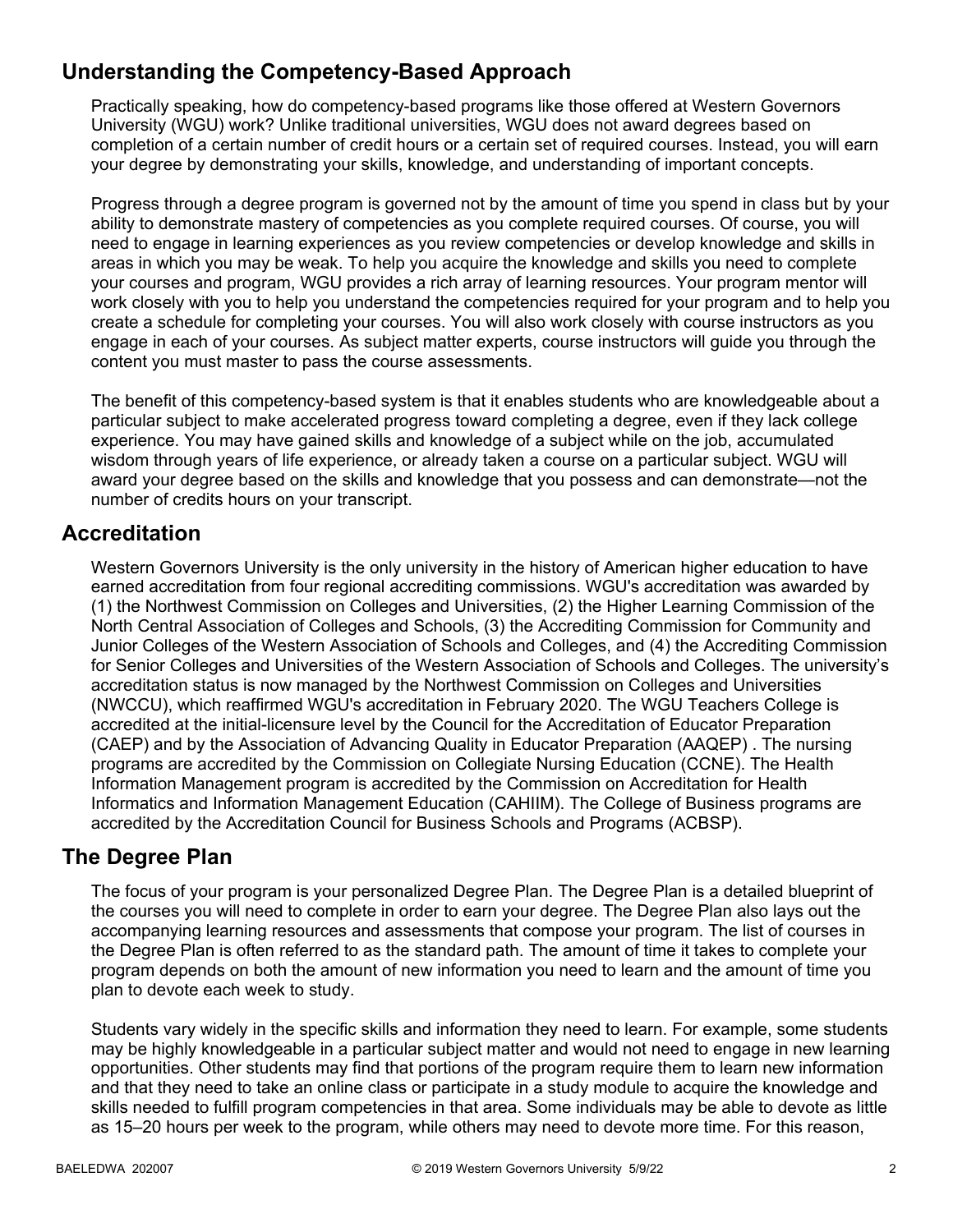pre-assessments are there to help your program mentor form a profile of your prior knowledge and create a personalized Degree Plan.

### **How You Will Interact with Faculty**

At WGU, faculty serve in specialized roles, and they will work with you individually to provide the guidance, instruction, and support you will need to succeed and graduate. As a student, it is important for you to take advantage of this support. It is key to your progress and ultimate success.

Upon your enrollment, you will be assigned a program mentor—an expert in your field of study who will provide you with regular program-level guidance and support from the day you start until the day you graduate. Your program mentor will set up regular telephone appointments (weekly at first) with you, which you will be expected to keep. The mentor will review program competencies with you and work with you to develop a plan and schedule for your coursework. Your program mentor will serve as your main point of contact throughout your program—helping you set weekly study goals, recommending specific learning materials, telling you what to expect in courses, and keeping you motivated. In addition to regular calls, your program mentor is available to help you resolve questions and concerns as they arise.

For many of the courses at WGU, you will be required to complete performance assessments. These include reports, papers, presentations, and projects that let you demonstrate your mastery of the required competencies. A separate group of faculty members, called evaluators, will review your work to determine whether it meets requirements. Evaluators are also subject matter experts in their field of evaluation. If your assessment needs further work before it "passes," these evaluators, who review your work anonymously, will provide you with instructional feedback to help you meet evaluation standards and allow you to advance.

### **Connecting with Other Mentors and Fellow Students**

As you proceed through your Degree Plan, you will have direct contact with multiple faculty members. These communications can take a variety of forms, including participation in one-on-one discussions, chats in the learning communities, and live cohort and webinar opportunities. As a WGU student, you will have access to your own personal MyWGU Student Portal, which will provide a gateway to your courses of study, learning resources, and learning communities where you will interact with faculty and other students.

The learning resources in each course are specifically designed to support you as you develop competencies in preparation for your assessments. These learning resources may include reading materials, videos, tutorials, cohort opportunities, community discussions, and live discussions that are guided by course instructors who are experts in their field. You will access your program community during your orientation course to network with peers who are enrolled in your program and to receive continued support through professional enrichment and program-specific chats, blogs, and discussions. WGU also provides Student Services associates to help you and your program mentor solve any special problems that may arise.

### **Orientation**

The WGU orientation course focuses on acquainting you with WGU's competency-based model, distance education, technology, and other resources and tools available for students. You will also utilize WGU program and course communities, participate in activities, and get to know other students at WGU. The orientation course must be completed before you can start your first term at WGU.

### **Transferability of Prior College Coursework**

Because WGU is a competency-based institution, it does not award degrees based on credits but rather on demonstration of competency. WGU undergraduate programs may accept transfer credits or apply a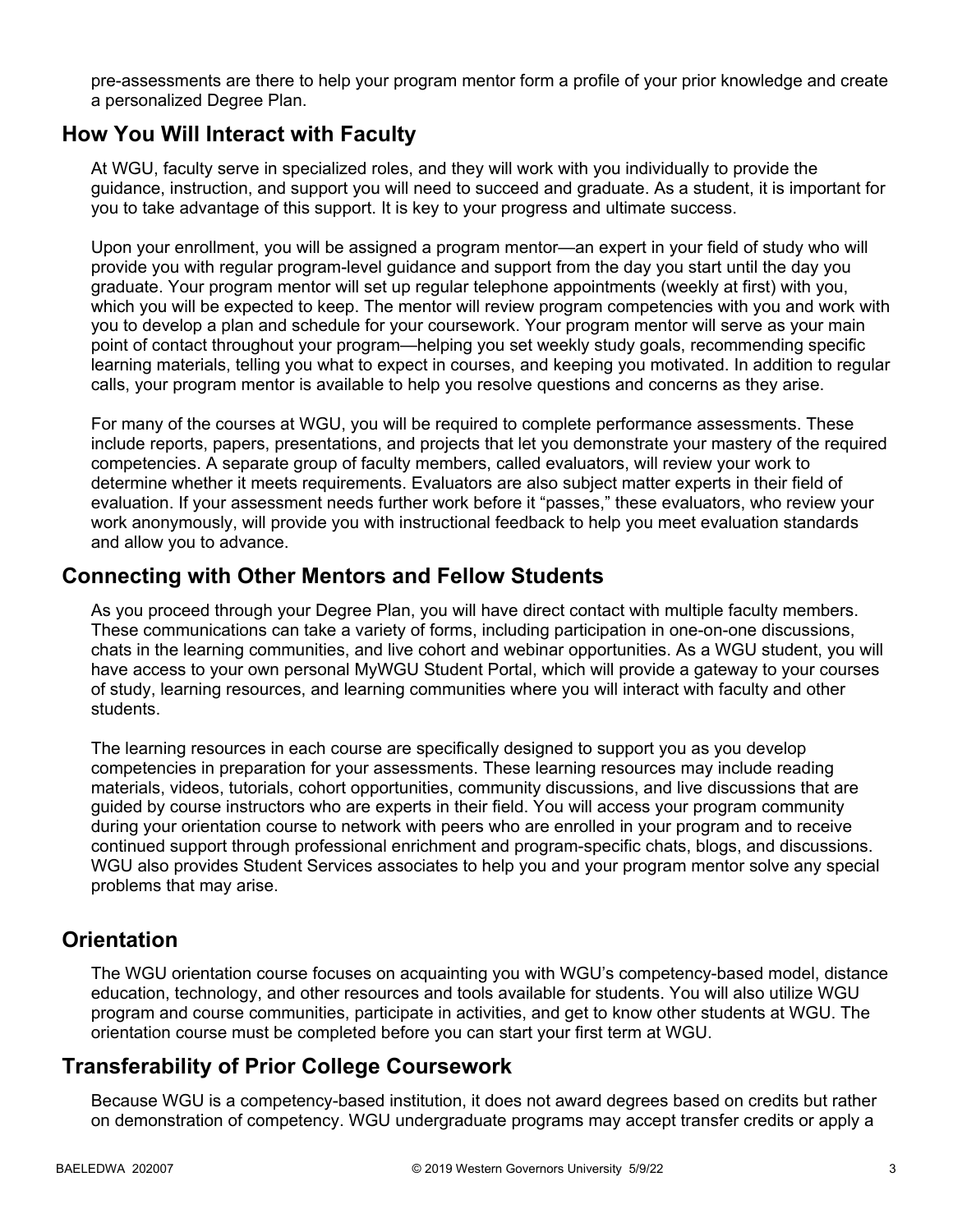'Requirement Satisfied' (RS) in some cases. Refer to your specific program transfer guidelines to determine what can be satisfied by previously earned college credits. In most cases, WGU does not accept college transfer credits at the graduate (master's) level. Students entering graduate programs must have their undergraduate degree transcripts verified before being admitted to WGU. In addition to a program's standard course path, there may be additional state-specific requirements.

#### [Click here for the Student Handbook](http://cm.wgu.edu/)

WGU does not waive any requirements based on a student's professional experience and does not perform a "résumé review" or "portfolio review" that will automatically waive any degree requirements. Degree requirements and transferability rules are subject to change in order to keep the degree content relevant and current.

Remember, WGU's competency-based approach lets you take advantage of your knowledge and skills, regardless of how you obtained them. Even when you do not directly receive credit, the knowledge you possess may help you accelerate the time it takes to complete your degree program.

### **Continuous Enrollment, On Time Progress, and Satisfactory Academic Progress**

WGU is a "continuous enrollment" institution, which means you will be automatically enrolled in each of your new terms while you are at WGU. Each term is six months long. Longer terms and continuous enrollment allow you to focus on your studies without the hassle of unnatural breaks between terms that you would experience at a more traditional university. At the end of every six-month term, you and your program mentor will review the progress you have made and revise your Degree Plan for your next sixmonth term.

WGU requires that students make measurable progress toward the completion of their degree programs every term. We call this "On-Time Progress," denoting that you are on track and making progress toward on-time graduation. As full-time students, graduate students must enroll in at least 8 competency units each term, and undergraduate students must enroll in at least 12 competency units each term. Completing at least these minimum enrollments is essential to On-Time Progress and serves as a baseline from which you may accelerate your program. We measure your progress based on the courses you are able to pass, not on your accumulation of credit hours or course grades. Every time you pass a course, you are demonstrating that you have mastered skills and knowledge in your degree program. For comparison to traditional grading systems, passing a course means you have demonstrated competency equivalent to a "B" grade or better.

WGU assigns competency units to each course in order to track your progress through the program. A competency unit is equivalent to one semester credit of learning. Some courses may be assigned 3 competency units while others may be as large as 12 competency units.

Satisfactory Academic Progress (SAP) is particularly important to students on financial aid because you must achieve SAP in order to maintain eligibility for financial aid. We will measure your SAP quantitatively by reviewing the number of competency units you have completed each term. In order to remain in good academic standing, you must complete at least 66.67% of the units you attempt over the length of your program—including any courses you add to your term to accelerate your progress. Additionally, during your first term at WGU you must pass at least 3 competency units in order to remain eligible for financial aid. We know that SAP is complex, so please contact a financial aid counselor should you have additional questions. \*Please note: The Endorsement Preparation Program in Educational Leadership is not eligible for federal financial aid.

### **Courses**

Your Degree Plan includes courses needed to complete your program. To obtain your degree, you will be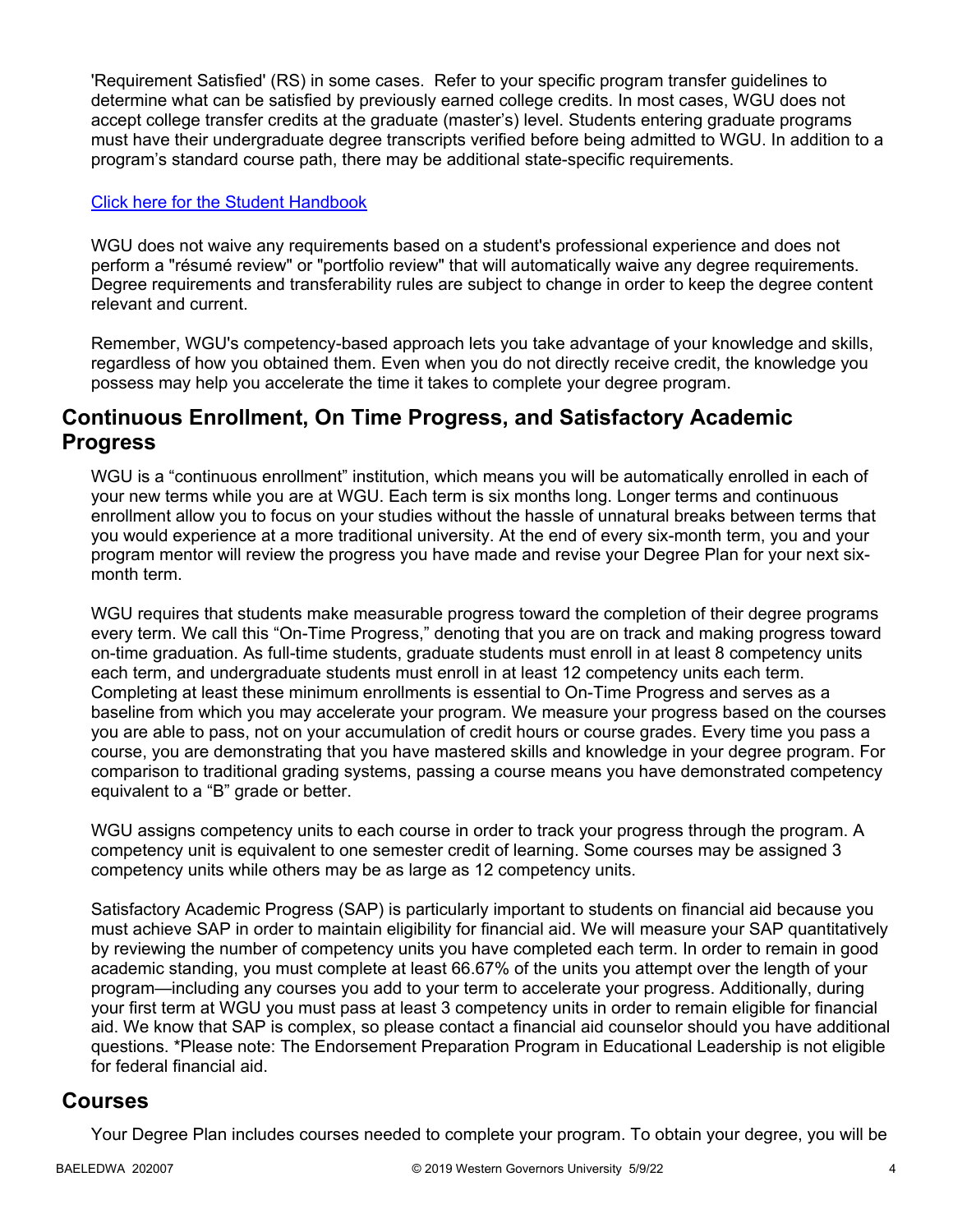required to demonstrate your skills and knowledge by completing the assessment(s) for each course. In general there are two types of assessments: performance assessments and objective assessments. Performance assessments contain, in most cases, multiple scored tasks such as projects, essays, and research papers. Objective assessments include multiple-choice items, multiple-selection items, matching, short answer, drag-and-drop, and point-and-click item types, as well as case study and videobased items. Certifications verified through third parties may also be included in your program. More detailed information about each assessment is provided in each course of study.

## **External Content & Basic Skills Exams**

Western Governors University requires that candidates pass the state-mandated content exam that aligns with their WGU program in addition to a basic skills exam (initial licensure programs only). Specific information regarding required content and basic skills exams required for each program and state can be found in the WGU Student Handbook. In many cases, it is the candidates' responsibility to register and pay for the required exams and submit their official passing score reports to WGU.

## **State Licensure Requirements**

Many states have specific licensure requirements that are not part of WGU programs that you will have to fulfill in addition to the degree requirements of your program. These state licensure requirements might include, but are not limited to: subject-specific licensure exams, state-specific teacher performance assessments, course work related to state history, basic skills exams, and background clearances. The WGU Student Handbook outlines the credentialing requirements of each state. Teacher candidates should consult the applicable section to become familiar with their state's expectations regarding licensure.

## **Learning Resources**

WGU works with many different educational partners, including enterprises, publishers, training companies, and higher educational institutions, to provide high-quality and effective learning resources that match the competencies you are developing. These vary in type, and may be combined to create the best learning experience for your course. A learning resource can be an e-textbook, online module, study guide, simulation, virtual lab, tutorial, or a combination of these. The cost of most learning resources are included in your tuition and Learning Resource Fee. They can be accessed or enrolled for through your courses. Some degree-specific resources are not covered by your tuition, and you will need to cover those costs separately. WGU also provides a robust library to help you obtain additional learning resources, as needed.

#### Mobile Compatibility:

The following article provides additional details about the current state of mobile compatibility for learning resources at WGU. It includes a list that can be referenced to determine the mobile friendliness of all core course materials used in a program.

[Student Handbook article: Can I use my mobile device for learning resources?](https://cm.wgu.edu/t5/Frequently-Asked-Questions/Can-I-use-my-mobile-device-for-learning-resources/ta-p/396)

### **Standard Path**

As previously mentioned, competency units (CUs) have been assigned to each course in order to measure your academic progress. If you are an undergraduate student, you will be expected to enroll in a minimum of 12 competency units each term. Graduate students are expected to enroll in a minimum of 8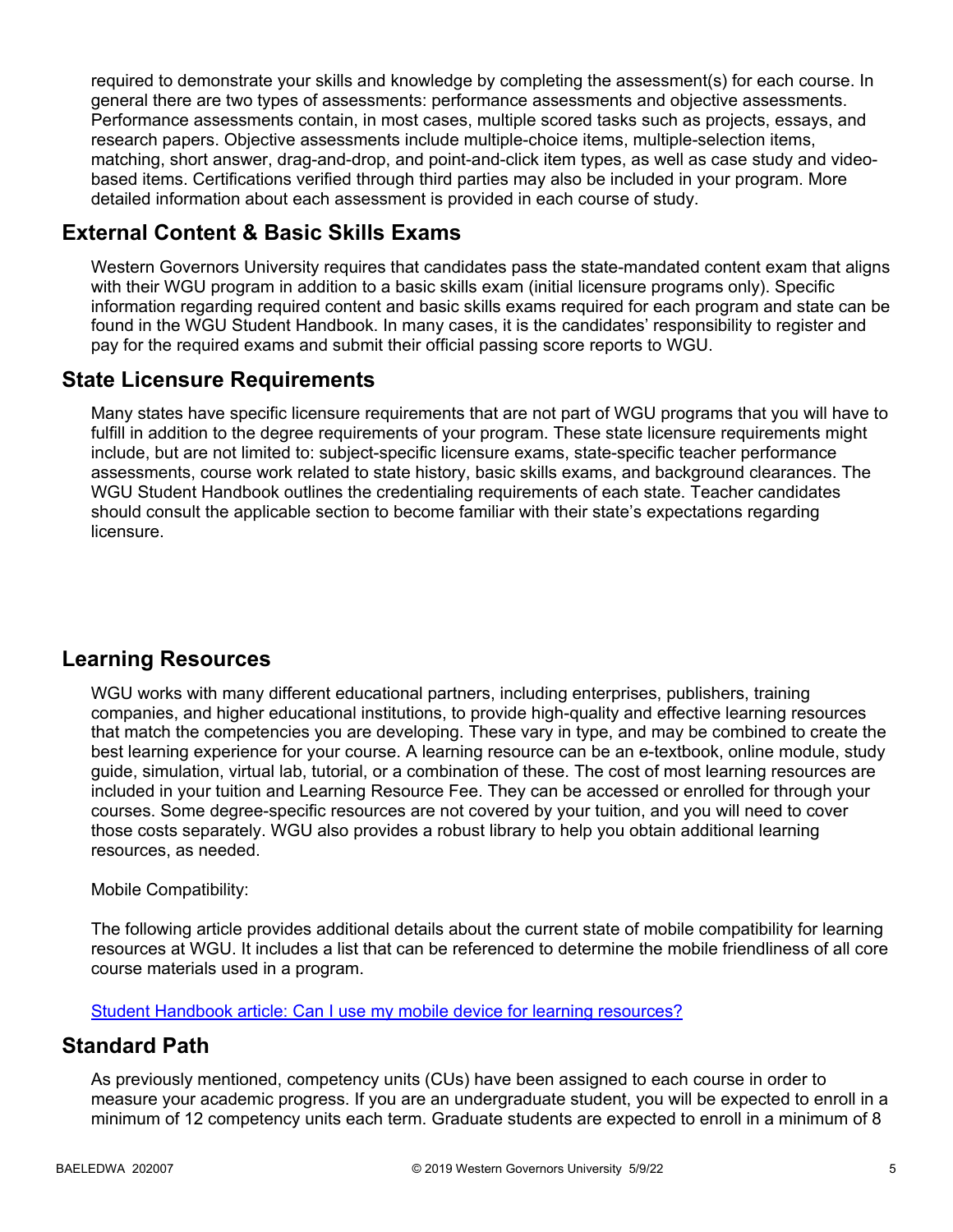competency units each term. A standard plan for a student for this program who entered WGU without any transfer units would look similar to the one on the following page. Your personal progress can be faster, but your pace will be determined by the extent of your transfer units, your time commitment, and your determination to proceed at a faster rate.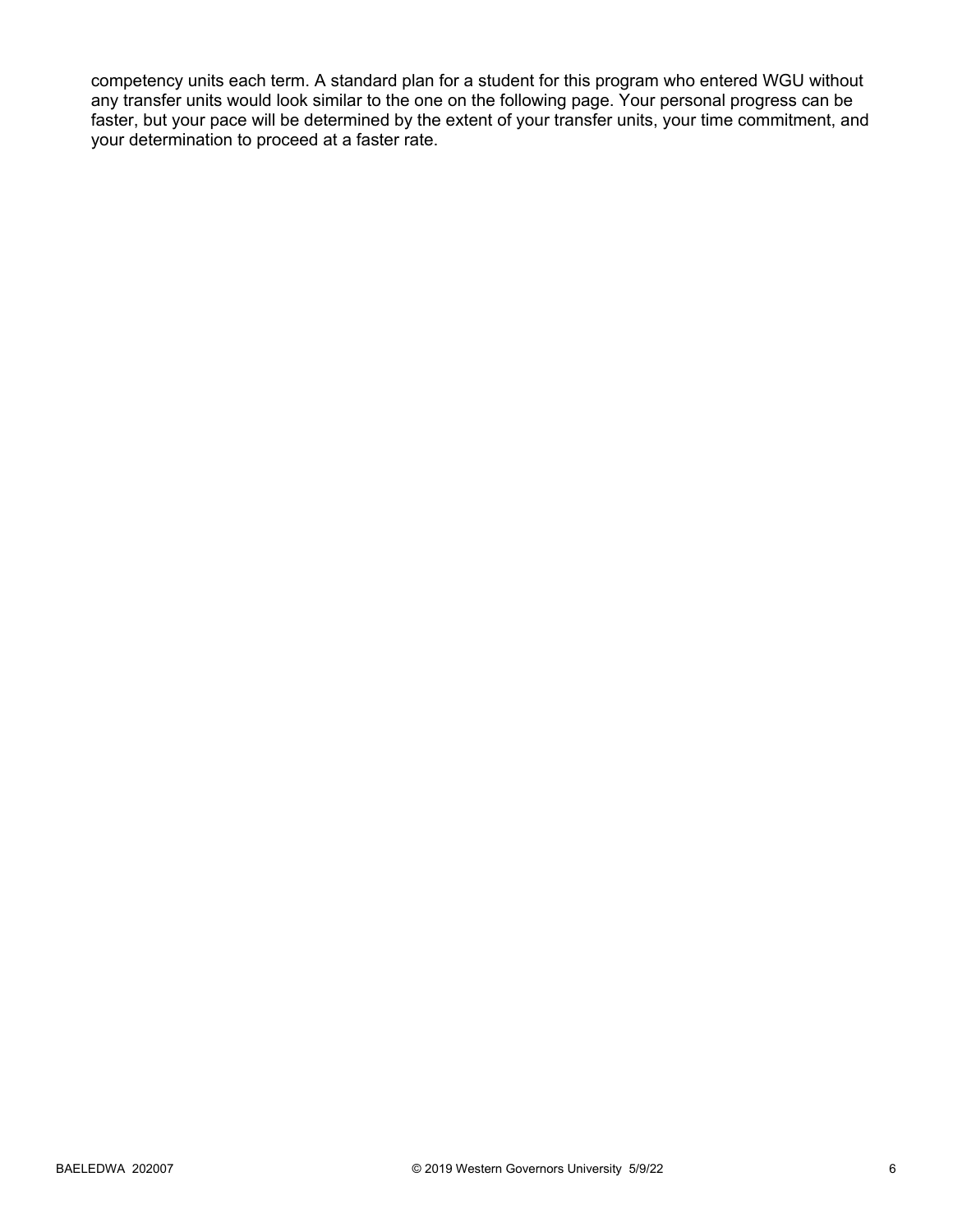# **Standard Path** *for* **Bachelor of Arts, Elementary Education - WA**

| <b>Course Description</b>                                                       | <b>CU<sub>s</sub></b> | <b>Term</b>    |
|---------------------------------------------------------------------------------|-----------------------|----------------|
| <b>Educational Foundations</b>                                                  | 2                     | 1              |
| Health, Fitness, and Wellness                                                   | 4                     | 1              |
| Introduction to Humanities                                                      | 3                     | 1              |
| <b>English Composition I</b>                                                    | 3                     | 1              |
| Mathematics for Elementary Educators I                                          | 3                     | 2              |
| Educational Psychology and Development of Children and Adolescents              | 4                     | $\overline{2}$ |
| <b>English Composition II</b>                                                   | 3                     | $\overline{2}$ |
| Introduction to Communication                                                   | 3                     | 2              |
| <b>Survey of United States History</b>                                          | 3                     | 3              |
| <b>Mathematics for Elementary Educators II</b>                                  | 3                     | 3              |
| American Politics and the US Constitution                                       | 3                     | 3              |
| The School as a Community of Care                                               | 3                     | 3              |
| Survey of Pacific Northwest History for Educators                               | 3                     | 4              |
| Survey of World History                                                         | 3                     | 4              |
| <b>Fundamentals of Diverse Learners</b>                                         | 4                     | 4              |
| <b>Integrated Physical Sciences</b>                                             | 3                     | 4              |
| <b>Mathematics for Elementary Educators III</b>                                 | 3                     | 5              |
| <b>Natural Science Lab</b>                                                      | 2                     | 5              |
| <b>Managing Engaging Learning Environments</b>                                  | 3                     | 5              |
| Introduction to Biology                                                         | 3                     | 5              |
| Introduction to Curriculum, Instruction, and Assessment                         | 3                     | 5              |
| Assessing Impact on Student Learning                                            | 3                     | 6              |
| <b>Elementary Mathematics Methods</b>                                           | 3                     | 6              |
| Educational Technology for Teaching and Learning                                | 3                     | 6              |
| <b>Elementary Reading Methods and Interventions</b>                             | 3                     | 6              |
| Language Arts Instruction and Intervention                                      | 3                     | $\overline{7}$ |
| <b>Inclusive Classroom</b>                                                      | 3                     | $\overline{7}$ |
| <b>Elementary Science Methods</b>                                               | 3                     | $\overline{7}$ |
| <b>Elementary Social Studies Methods</b>                                        | 3                     | $\overline{7}$ |
| Elementary Physical Education and Health Methods                                | 3                     | 8              |
| Elementary Visual and Performing Arts Methods                                   | 3                     | 8              |
| <b>Elementary Disciplinary Literacy</b>                                         | 3                     | 8              |
| <b>Children's Literature</b>                                                    | 3                     | 8              |
| <b>Preclinical Experiences in Elementary Education</b>                          | 3                     | 9              |
| Supervised Demonstration Teaching in Elementary Education, Observations 1 and 2 | 3                     | 10             |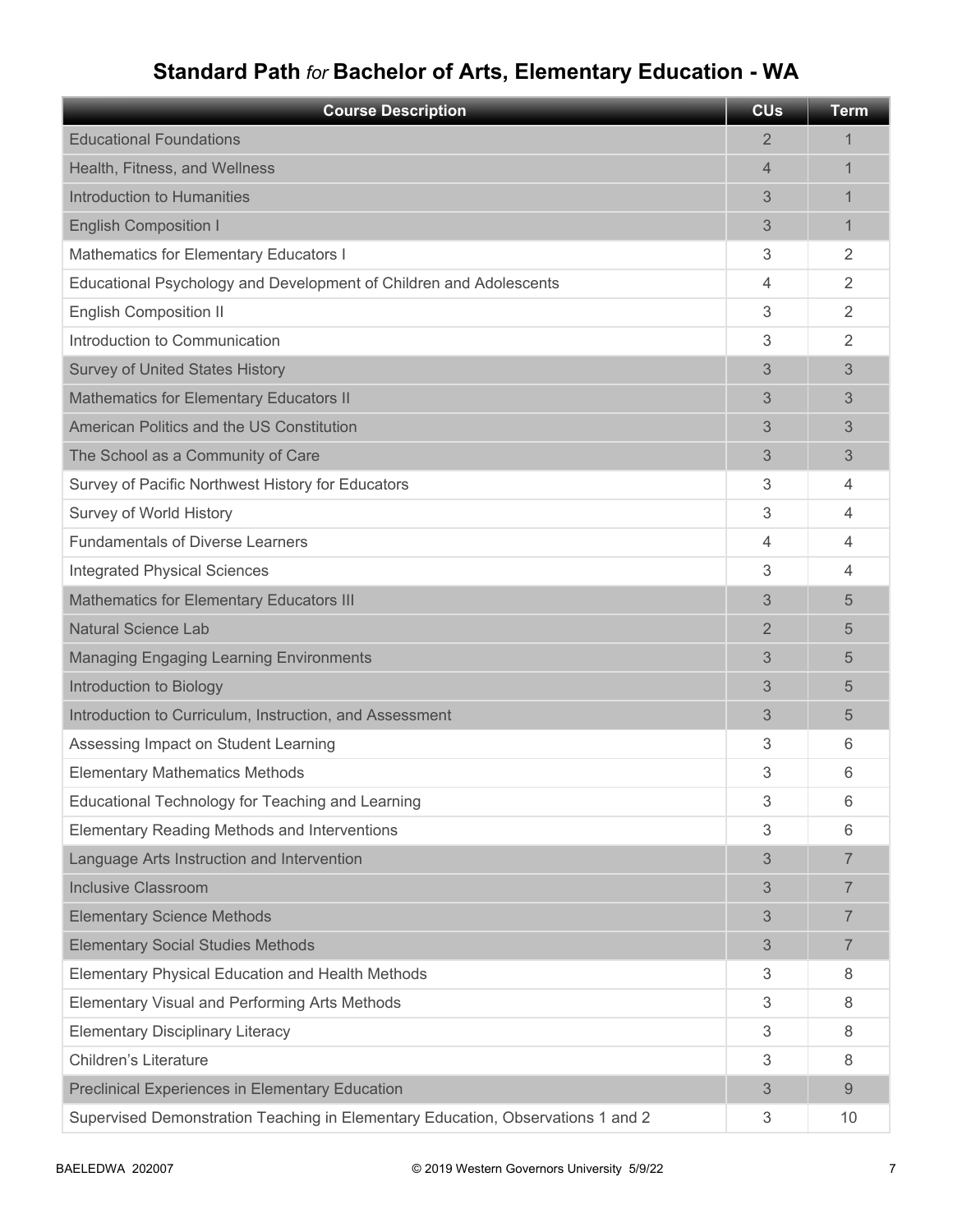| <b>Course Description</b>                                                            | <b>CU<sub>s</sub></b> | Term |
|--------------------------------------------------------------------------------------|-----------------------|------|
| Supervised Demonstration Teaching in Elementary Education, Observation 3 and Midterm | 3                     | 10   |
| Supervised Demonstration Teaching in Elementary Education, Observations 4 and 5      | 3                     | 10   |
| Supervised Demonstration Teaching in Elementary Education, Observation 6 and Final   | 3                     | 10   |
| Teacher Performance Assessment in Elementary Education                               | 3                     | 10   |
| Professional Portfolio                                                               | $\mathcal{P}$         | 10   |
| <b>Cohort Seminar</b>                                                                | 3                     | 10   |

## **Changes to Curriculum**

WGU publishes an Institutional Catalog, which describes the academic requirements of each degree program. Although students are required to complete the program version current at the time of their enrollment, WGU may modify requirements and course offerings within that version of the program to maintain the currency and relevance of WGU's competencies and programs. When program requirements are updated, students readmitting after withdrawal from the university will be expected to re-enter into the most current catalog version of the program.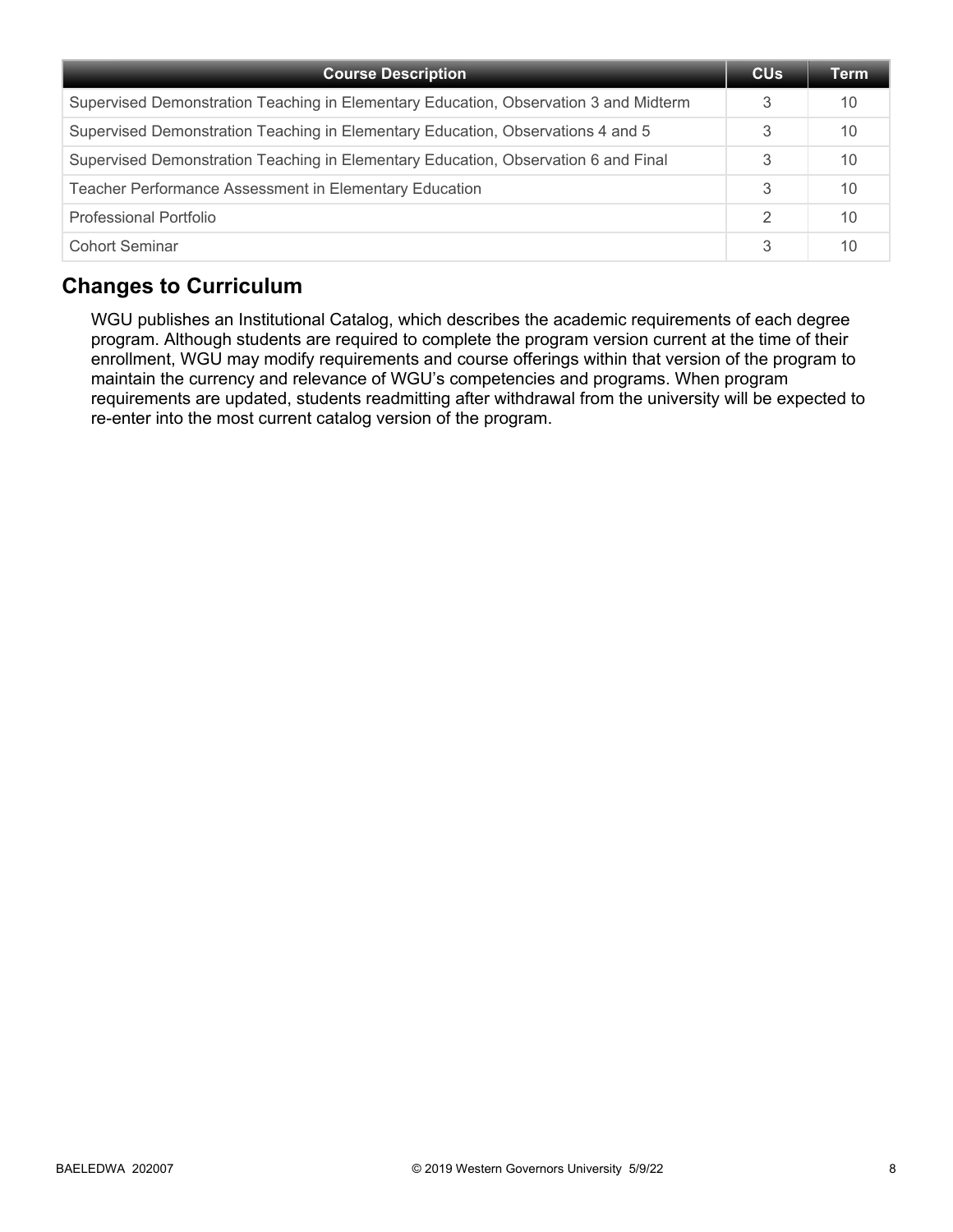# **Areas of Study** for **Bachelor of Arts, Elementary Education - WA**

The following section includes the areas of study in the program, with their associated courses. Your specific learning resources and level of instructional support will vary based on the individual competencies you bring to the program and your confidence in developing the knowledge, skills, and abilities required in each area of the degree. The Degree Plan and learning resources are dynamic, so you need to review your Degree Plan and seek the advice of your mentor regarding the resources before you purchase them.

### **Professional Core**

#### **Educational Foundations**

Educational Foundations is a key component of WGU's Professional Core and is a required course for all initial licensure candidates. The course provides candidates with early classroom experience where they observe multiple school settings at three different levels of schooling and interview an educator to learn how state standards and various legal and ethical issues affect classrooms today. The course also provides candidates with opportunities to gain foundational knowledge about what it means to be a teacher in the current educational context while exploring their future role within the larger landscape of historical and cultural influences. This course ensures candidates have a firm grasp on important issues affecting educators including state standards-based curriculum, legal and ethical requirements affecting educational opportunities, and professionalism, preparing them for subsequent coursework within the Professional Core and their content area major courses. Five preclinical hours are interwoven throughout this course, and cross-cutting themes of technology and diversity are introduced for further development throughout the candidate's programs.

*This course covers the following competencies:*

- *Begin your course by discussing your course planning tool report with your instructor and creating your personalized course plan together.*
- *The graduate analyzes the role of historical and cultural influences, including issues of federal and state governance, in determining standard educational practices and ensuring equal access to educational opportunities.*
- *The graduate examines the impact of standards-based curriculum on students and teachers to determine how it supports a school's goals.*
- *The graduate evaluates the application of educational best practices in diverse learning settings to inform teaching practice.*
- *The graduate explores pathways and opportunities for professional development to grow as an educator.*

#### **Educational Psychology and Development of Children and Adolescents**

Educational Psychology and Development of Children and Adolescents is a key component of WGU's Professional Core and is a required course for all initial licensure candidates. This course prepares candidates to support classroom practices grounded in research-validated principles from the areas of educational psychology and child/adolescent development. Candidates will be introduced to learning theories that equip them with the knowledge and skills necessary to support the diverse populations of students with whom they will interact. This course addresses theories of human development, spanning early childhood through adolescence, and candidates completing this course will be able to explain and analyze the guiding perspectives on linguistic, physical, cognitive, and social development. This course will also cover appropriate instructional and assessment strategies to support student learning and development. Candidates will engage in four hours of virtual classroom observations related to issues in educational psychology and learner development. Cross-cutting themes of technology and diversity are interwoven for further development. This course is designed to be taken after successful completion of the Educational Foundations course.

- *Begin your course by discussing your course planning tool report with your instructor and creating your personalized course plan together.*
- *The graduate describes theories of development across the cognitive, linguistic, social, emotional, and physical areas to understand the needs of students at various developmental levels.*
- *The graduate evaluates the influence of students' developmental characteristics on their learning and evaluates performance to inform instructional decisions.*
- *The graduate recommends instructional strategies that will positively impact learning, based on principles of learning theories.*
- *The graduate evaluates classroom practices to determine how theories of child and adolescent psychology, learning,*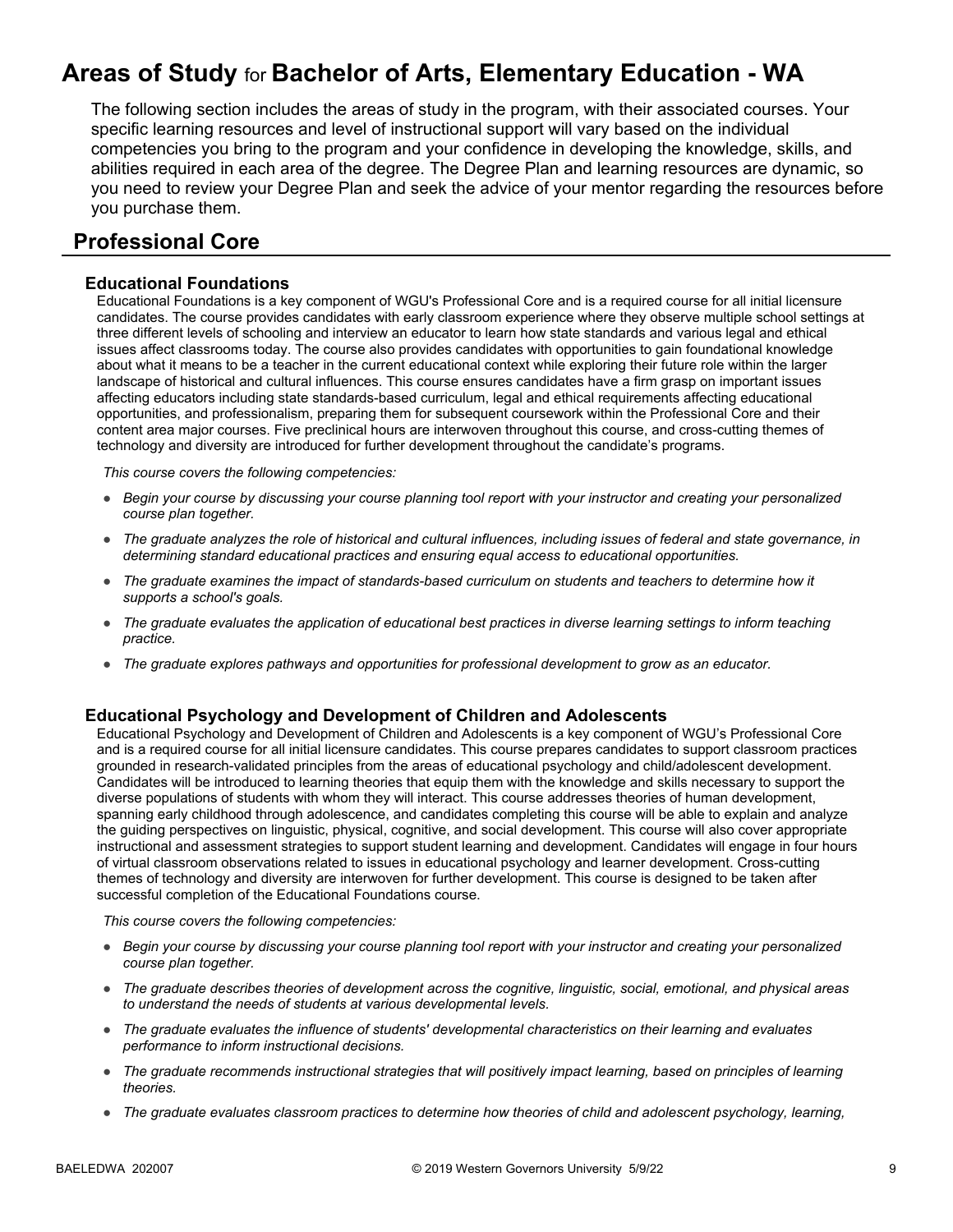#### **The School as a Community of Care**

The School as a Community of Care is a key component of WGU's Professional Core and is a required course for all initial licensure candidates. This course prepares candidates to meet the social and emotional needs of learners, taking into account theories and philosophical perspectives on child and adolescent development and learning. Candidates learn to effectively collaborate with parents, families, caregivers, and other community stakeholders in each child's education, to build a strong foundation for academic and personal success. Emphasis is placed on family engagement as candidates gain knowledge of individual, cultural, and community assets that can be used to facilitate learner growth and development, as well as understand mental health and emotional differences among learners that may necessitate leveraging additional resources to support students' wellbeing. Issues of youth mental health, substance abuse, suicide awareness and prevention, and abuse within families will be addressed as will the importance of parent involvement. Candidates will engage in seven hours of preclinical experiences, which include visual observations of learning environments that involve parents and families in their children's' education while supporting the social and emotional learning (SEL) needs of learners and an interview with an educational professional to explore topics related to parent involvement, youth mental health issues, and professional responsibilities to ensure student wellbeing. Additionally, crosscutting themes of technology and diversity are interwoven for further development. This course is designed to be taken after successful completion of the Educational Psychology and Development of Children and Adolescents course.

*This course covers the following competencies:*

- *Begin your course by discussing your course planning tool report with your instructor and creating your personalized course plan together.*
- *The graduate plans for learning environments that meet all students' cultural, social, and emotional learning needs by incorporating knowledge of individual learners, diverse cultures, and communities.*
- *The graduate develops strategies to address the social and emotional learning (SEL) needs of students, including the incorporation of trauma-informed or restorative instructional practices.*
- *The graduate identifies appropriate resources and processes to support the mental health and emotional well-being of students.*
- *The graduate collaborates with families, caretakers, and the larger community to identify partnerships that facilitate learner growth.*

#### **Fundamentals of Diverse Learners**

Fundamentals of Diverse Learners is a key component of WGU's Professional Core and is a required course for all initial licensure candidates. This course prepares candidates to consider and address the wide range of learning needs in the classrooms of today. This course teaches candidates to identify and support the needs of diverse populations of learners, including, for example, students with disabilities (INCLUDING DYSLEXIA), English language learners, and gifted and talented students. Practical strategies for differentiating instruction while creating a safe, inclusive, and culturally responsive learning environment are explored. This course helps candidates develop skills for partnering with parents and advocating for all students, particularly those impacted by provisions of IDEA and Section 504 of the Rehabilitation Act. Multitiered systems of supports are addressed to prepare candidates for their future classrooms as they seek to select appropriate instructional practices and interventions to best serve their students. Candidates will engage in four hours of preclinical experiences that includes a simulated teaching experience in which skills learned can be applied. Cross-cutting themes of technology and diversity are interwoven for further development. This course is designed to be taken after successful completion of the School as a Community of Care course.

- *Begin your course by discussing your course planning tool report with your instructor and creating your personalized course plan together.*
- *The graduate analyzes the application of policies, practices, and legal requirements to inform teaching practice.*
- *The graduate creates inclusive learning environments featuring multitiered systems of supports to address the needs of all students, including exceptional learners and English learners.*
- *The graduate creates learning experiences that accommodate the needs of students with exceptionalities, including gifted and talented students, in order to facilitate the success of all learners.*
- *The graduate integrates equity pedagogy to address the needs of multicultural learners.*
- *The graduate plans learning experiences that accommodate linguistic diversity to facilitate the success of all learners.*
- *The graduate recommends strategies to engage with students, families, administrators, and other stakeholders in ways that are effective, legal, and ethical.*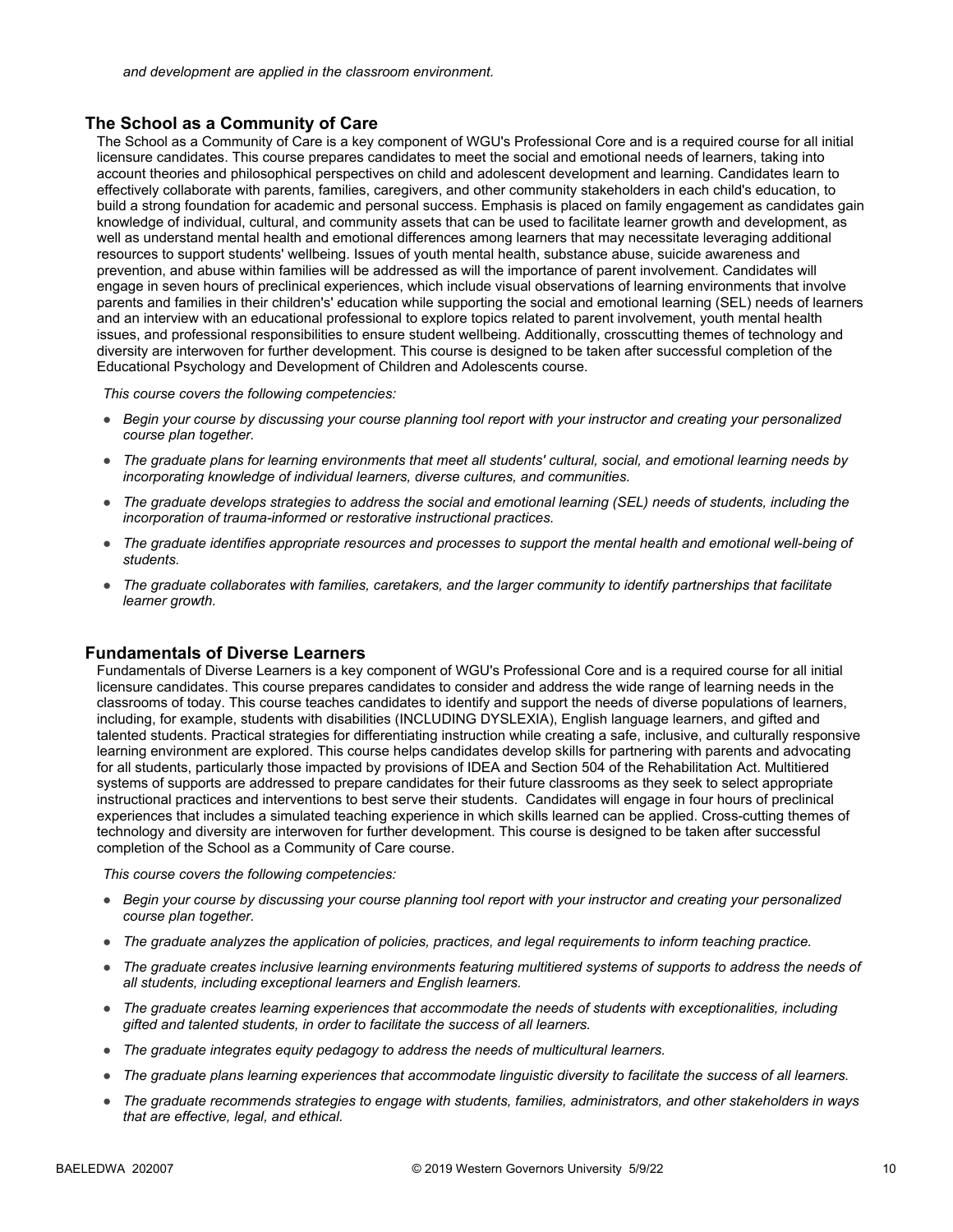#### **Managing Engaging Learning Environments**

Managing Engaging Learning Environments is a key component of WGU's Professional Core and is a required course for all initial licensure candidates. This course prepares candidates to establish and contribute to safe and productive learning environments that support the success of all learners by ensuring student engagement and motivation for learning. Candidates will learn strategies, such as incorporating consistent routines and expectations, to provide positive behavior supports, increase learner motivation, promote active learning and self-direction, and ensure a safe and productive classroom setting that fosters a sense of community through collaborative educational practices. The course will culminate in evidence-based, practical application of current strategies, theories, or philosophical perspectives related to motivating and engaging all students in a learning community. Candidates will engage in seven hours of preclinical experiences that include both virtual observations of classroom settings and time in a simulated classroom environment where theory can be put into practice. Cross-cutting themes of technology and diversity are interwoven for further development. This course is designed to be taken after successful completion of the Fundamentals of Diverse Learners course.

*This course covers the following competencies:*

- *Begin your course by discussing your course planning tool report with your instructor and creating your personalized course plan together.*
- *The graduate establishes norms and routines to create a safe and productive learning environment that encourages positive social interactions, individual and collaborative learning, and appropriate classroom behaviors.*
- *The graduate interacts with each student in a way that builds positive relationships by using knowledge of individual learners, diverse cultures, and communities.*
- *The graduate analyzes the theoretical foundations and application of classroom management strategies, including behavior support and conflict management, to inform teaching practice.*
- *The graduate recommends strategies that are motivating and encourage active engagement from all students.*

#### **Introduction to Curriculum, Instruction, and Assessment**

Introduction to Curriculum, Instruction, and Assessment is a key component of WGU's Professional Core and is a required course for all initial licensure candidates. This course provides candidates with the knowledge and skills necessary to create engaging and standards-aligned lessons that meet the needs of all learners. Candidates will learn to analyze learner needs based on a variety of inputs, including their state P–12 standards, assessment results, and knowledge of learner differences. This course will help candidates design, deliver, and modify instruction in accordance to needs and educational requirements. Candidates will engage in three hours of preclinical experiences that include virtual classroom observations. They also will record a short teaching segment, allowing for authentic teaching experience. Crosscutting themes of technology and diversity are interwoven for continued development. This course is designed to be taken after successful completion of the Managing Engaging Learning Environments course.

*This course covers the following competencies:*

- *Begin your course by discussing your course planning tool report with your instructor and creating your personalized course plan together.*
- *The graduate aligns lessons to learning goals by synthesizing knowledge about students and their assessment data.*
- *The graduate analyzes the role of various assessment types in evaluating student learning and planning future instruction.*
- *The graduate implements evidence-based instructional strategies to increase content area learning.*
- *The graduate differentiates instruction to facilitate mastery for all learners.*
- *The graduate incorporates cross-disciplinary instruction, skills, and content into lessons.*
- *The graduate creates standards-based instructional plans based on their state's P–12 standards that incorporate knowledge of learners' developmental needs, prior learning, and community and cultural context.*

#### **Assessing Impact on Student Learning**

Assessing Impact on Student Learning is a key component of WGU's Professional Core and is a required course for all initial licensure candidates. This course equips candidates to evaluate student learning and their own professional practice, ensuring candidates are prepared to ensure all learners' success. In this course, candidates learn multiple methods of assessment to ensure they are able to implement a balanced approach to assessment while monitoring their students' progress. Assessments types such as formative, summative, standardized, and common assessments are addressed so candidates understand their purposes and can apply them within the context of a lesson to determine impact on learning. Data literacy skills are taught to ensure candidates interpret and analyze individual and classroom data and apply their knowledge in ways that support academic success. Candidates will engage in three hours of preclinical experiences that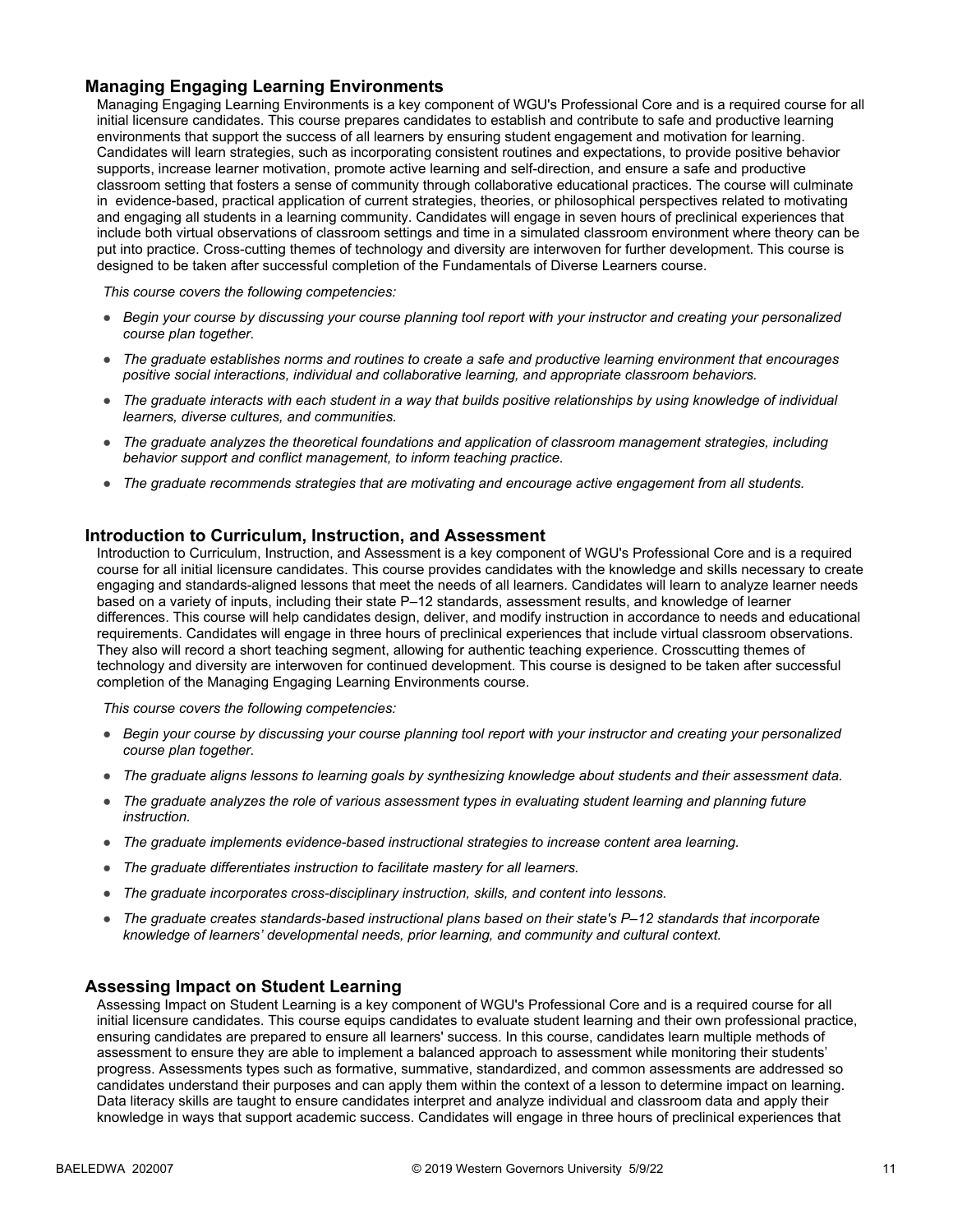include virtual classroom observations. Cross-cutting themes of technology and diversity are interwoven for further development. This course is designed to be taken after successful completion of the Introduction to Curriculum, Instruction, and Assessment course.

*This course covers the following competencies:*

- *Begin your course by discussing your course planning tool report with your instructor and creating your personalized course plan together.*
- *The graduate plans a progress-monitoring strategy, including formative, summative, and common assessments, that actively engages students in their own learning.*
- *The graduate analyzes assessment results to evaluate student learning and teacher effectiveness.*
- *The graduate makes evidence-based instructional decisions that are informed by student assessment data.*
- *The graduate determines their impact on learners and the broader school community through evaluation of teaching practice.*

#### **Educational Technology for Teaching and Learning**

Educational Technology for Teaching and Learning is a key component of WGU's professional core and is a required course for all initial licensure candidates. This course prepares candidates to incorporate technology into their classroom practices in ways that improve teaching and learning. The ISTE standards will form the basis for their practice. The material will teach candidates to critically evaluate software and hardware options that may positively impact the classroom environment, while also increasing their awareness of ethical usage and considerations related to equity, access to technology, and appropriate use of technology by P–12 students. Assistive technologies to meet the needs of a diverse learner population also will be taught in this course. Candidates will engage in three hours of preclinical experience that include virtual observations of classroom practices incorporating technology to support educational goals. Crosscutting themes of technology and diversity are interwoven for further development. This course is designed to be taken after successful completion of the Assessing Impact on Student Learning course.

*This course covers the following competencies:*

- *Begin your course by discussing your course planning tool report with your instructor and creating your personalized course plan together.*
- *The graduate analyzes how research-based applications of technology facilitate student learning.*
- *The graduate evaluates the application of technology in the classroom, including its impact on learning for all students and potential equity or access issues.*
- *The graduate promotes a technology-enabled classroom culture that is equitable, ethical, and socially responsible.*
- *The graduate applies curricular and instructional design principles to create effective digital learning environments.*
- *The graduate recommends technology as an assessment tool to encompass multiple learner needs, provide in the moment feedback, and inform instruction.*
- *The graduate fosters student self-directedness and independent learning through the use of technology.*

### **General Education**

#### **Health, Fitness, and Wellness**

Health, Fitness, and Wellness focuses on the importance and foundations of good health and physical fitness—particularly for children and adolescents—addressing health, nutrition, fitness, and substance use and abuse.

*This course covers the following competencies:*

- *Begin your course by discussing your course planning tool report with your instructor and creating your personalized course plan together.*
- *The graduate identifies the influence of disease, fitness, and lifestyle on the body.*
- The graduate identifies the principles of nutrition and the components of a healthy diet.
- *The graduate identifies factors that influence mental, emotional, and social wellness.*
- *The graduate identifies the application of the core competencies of social and emotional learning.*

#### **Introduction to Humanities**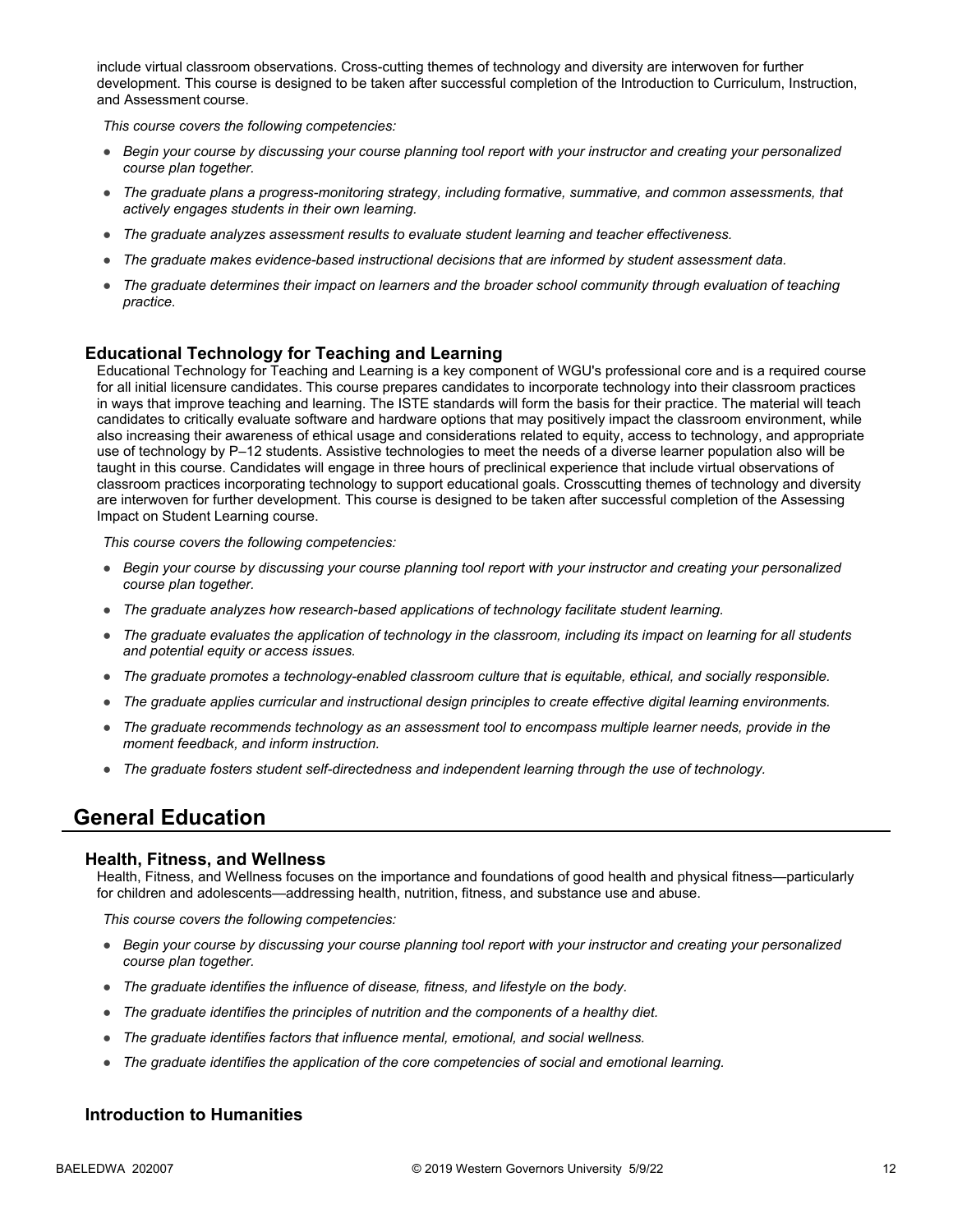This introductory humanities course allows candidates to practice essential writing, communication, and critical thinking skills necessary to engage in civic and professional interactions as mature, informed adults. Whether through studying literature, visual and performing arts, or philosophy, all humanities courses stress the need to form reasoned, analytical, and articulate responses to cultural and creative works. Studying a wide variety of creative works allows candidates to more effectively enter the global community with a broad and enlightened perspective.

*This course covers the following competencies:*

- *Begin your course by discussing your course planning tool report with your instructor and creating your personalized course plan together.*
- *The graduate assesses the development of humans through the study of key concepts, disciplines, and primary influences of the humanities.*
- *The graduate analyzes the primary contributions and characteristics of humanities during the Classical period.*
- *The graduate analyzes the primary contributions and characteristics of humanities during the Renaissance.*
- *The graduate analyzes the primary contributions and characteristics of humanities during the Neoclassical and Enlightenment period.*
- *The graduate analyzes the primary contributions and characteristics of humanities during the Romantic period.*
- *The graduate analyzes the primary contributions and characteristics of humanities during the Realism movement.*

#### **English Composition I**

English Composition I introduces candidates to the types of writing and thinking that are valued in college and beyond. Candidates will practice writing in several genres with emphasis placed on writing and revising academic arguments. Instruction and exercises in grammar, mechanics, research documentation, and style are paired with each module so that writers can practice these skills as necessary. Composition I is a foundational course designed to help candidates prepare for success at the college level. There are no prerequisites for English Composition I.

*This course covers the following competencies:*

- *Begin your course by discussing your course planning tool report with your instructor and creating your personalized course plan together.*
- *The graduate applies appropriate grammatical rules, sentence structure, and writing conventions.*
- *The graduate selects appropriate rhetorical strategies that improve writing and argumentation.*
- *The graduate appropriately uses a given writing style.*
- *The graduate uses appropriate writing and revision strategies.*
- *The graduate integrates credible and relevant sources into written arguments.*
- *The graduate composes an appropriate narrative for a given context.*
- *The graduate composes an appropriate argumentative essay for a given context.*

#### **Mathematics for Elementary Educators I**

Mathematics for Elementary Educators I guides preservice elementary teachers in an investigation of number systems, place value, number theory, and ratio and proportion. This is the first course in a three-course sequence. There are no prerequisites for this course.

- *Begin your course by discussing your course planning tool report with your instructor and creating your personalized course plan together.*
- *The graduate applies concepts related to number theory to solve problems involving prime and composite numbers, factors, and multiples of numbers.*
- *The graduate applies understanding of place value to solve problems that involve exponents, rounding numbers, and composing or decomposing numbers.*
- *The graduate uses standard algorithms, properties of numbers, mathematical models, and order of operations in whole number and integer arithmetic.*
- *The graduate applies the properties of rational numbers to solve problems.*
- *The graduate solves problems involving percentage, ratio, rate, and proportion.*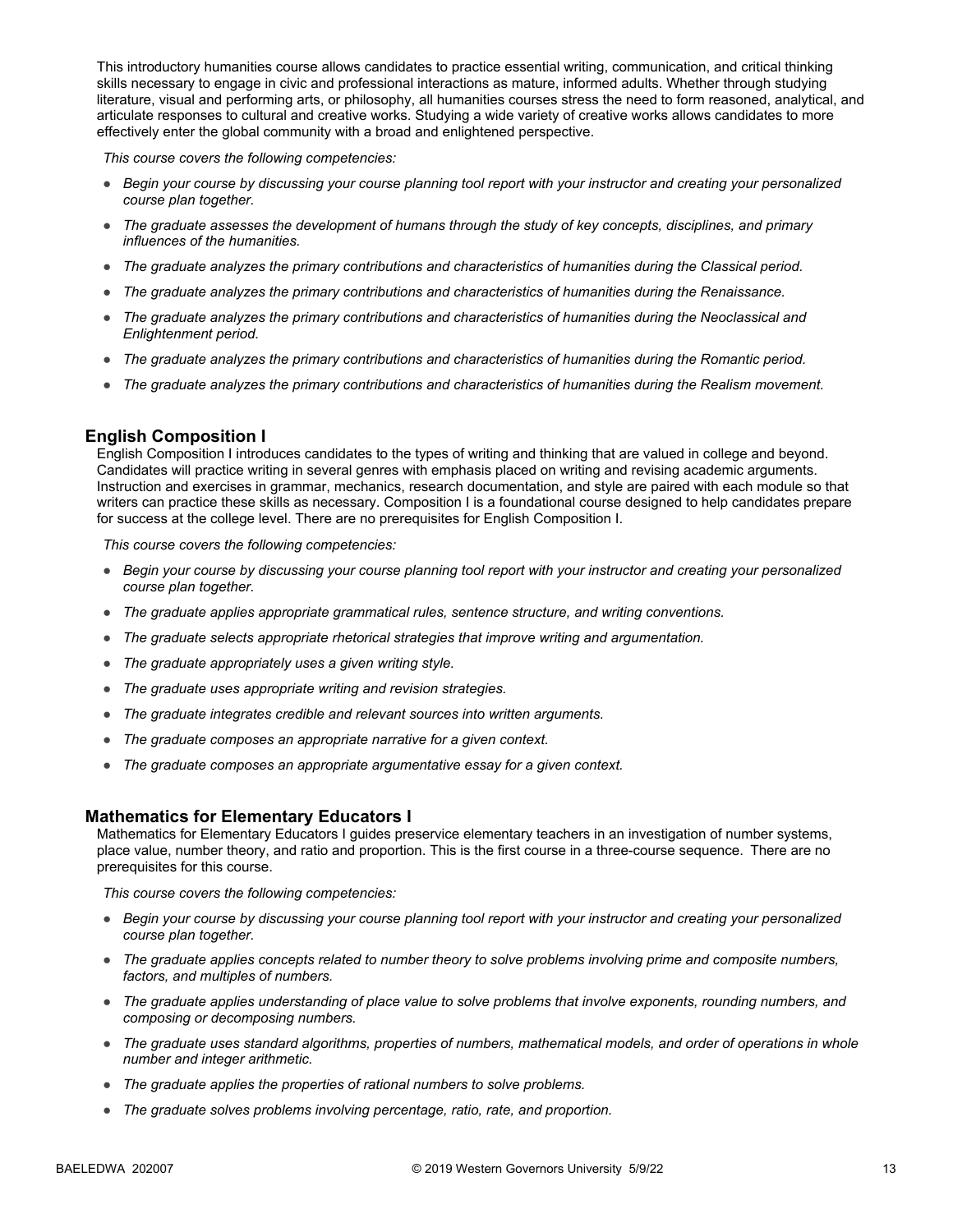#### **English Composition II**

English Composition II introduces candidates to the types of research and writing that are valued in college and beyond. Candidates will practice writing, with emphasis placed on research, writing, and revising an academic argument. Instruction and exercises in grammar, mechanics, research documentation, and style are paired with each module so that writers can practice these skills as necessary. Composition II is a foundational course designed to help candidates prepare for success at the college level. Composition I is the prerequisite for Composition II.

*This course covers the following competencies:*

- *Begin your course by discussing your course planning tool report with your instructor and creating your personalized course plan together.*
- *The graduate evaluates the quality, credibility, and relevance of evidence in order to integrate evidence into a final research paper.*
- *The graduate applies steps of the writing process appropriately to improve quality of writing.*
- *The graduate composes an argumentative research paper.*

#### **Introduction to Communication**

This introductory communication course allows candidates to become familiar with the fundamental communication theories and practices necessary to engage in healthy professional and personal relationships. Candidates will survey human communication on multiple levels and critically apply the theoretical grounding of the course to interpersonal, intercultural, small group, and public presentational contexts. The course also encourages candidates to consider the influence of language, perception, culture, and media on their daily communicative interactions. In addition to theory, candidates will engage in the application of effective communication skills through systematically preparing and delivering an oral presentation. By practicing these fundamental skills in human communication, candidates become more competent communicators as they develop more flexible, useful, and discriminatory communicative practices in a variety of contexts. Note: There are references within this video to Taskstream. If Taskstream is not part of your student experience, please disregard, and locate your task(s) within your course.

*This course covers the following competencies:*

- *Begin your course by discussing your course planning tool report with your instructor and creating your personalized course plan together.*
- *The graduate applies foundational elements of effective communication.*
- *The graduate applies appropriate communication strategies in interpersonal and group contexts.*
- *The graduate utilizes appropriate presentational communication strategies in personal and professional settings.*

#### **Survey of United States History**

This course presents a broad and thematic survey of U.S. history from European colonization to the mid-twentieth century. Students will explore how historical events and major themes in American history have affected a diverse population.

*This course covers the following competencies:*

- *Begin your course by discussing your course planning tool report with your instructor and creating your personalized course plan together.*
- *The graduate analyzes the colonial experience and the foundations of the American Revolution.*
- *The graduate analyzes the challenges of partisan politics and sectionalism in the Early Republic and Civil War eras.*
- *The graduate examines the major changes that defined the United States in the late-nineteenth and early-twentieth centuries.*
- *The graduate explains significant international and domestic challenges that the United States confronted since World War I.*

#### **Mathematics for Elementary Educators II**

Mathematics for Elementary Educators II engages preservice elementary school teachers in mathematical practices of algebraic reasoning. This course explores important algebraic topics such as patterns, expressions and equations, linear equations, inequalities, and functions. This is the second course in a three-course sequence.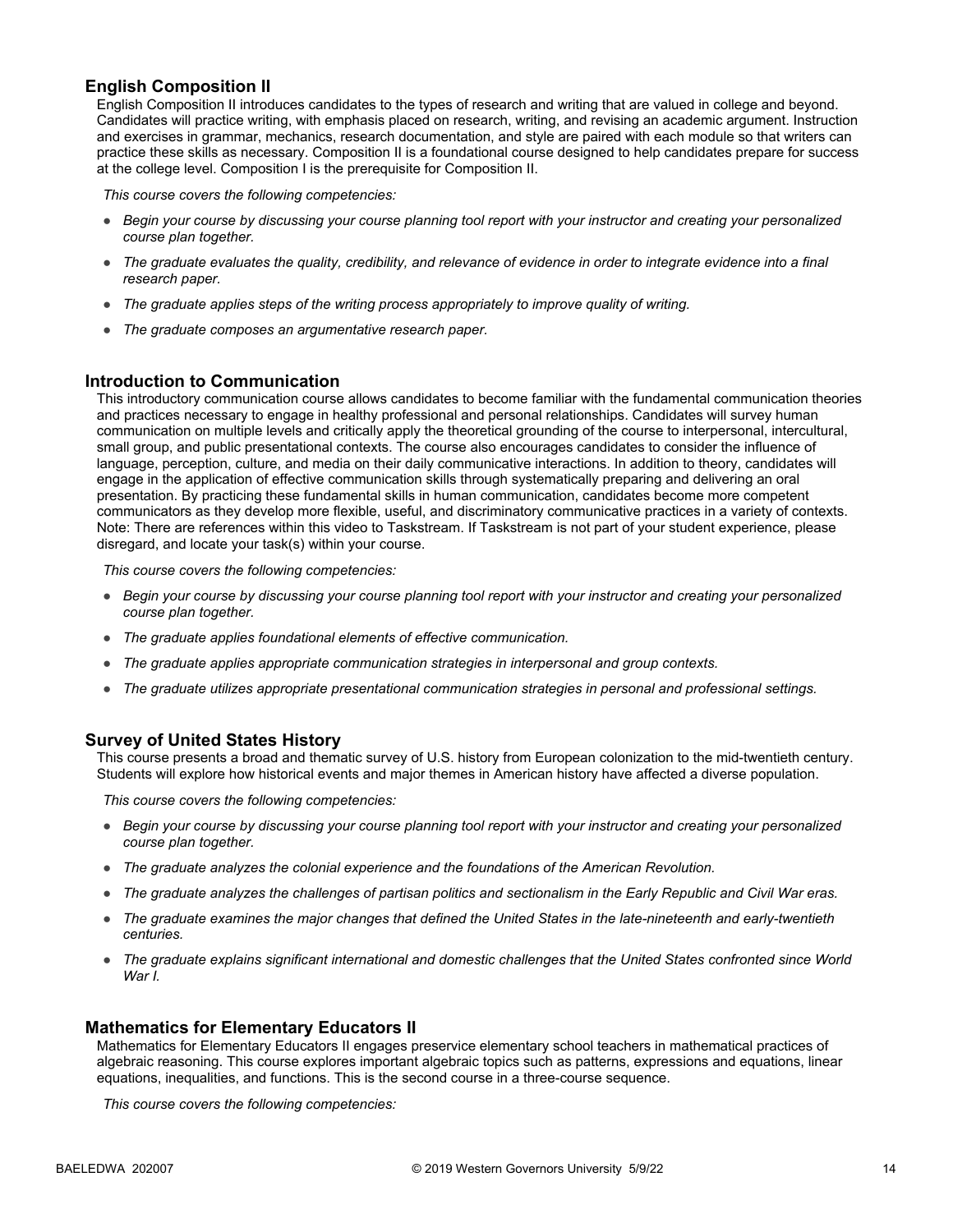- *Begin your course by discussing your course planning tool report with your instructor and creating your personalized course plan together.*
- *The graduate uses patterns to make predictions and solve problems.*
- *The graduate identifies and evaluates expressions, equations, and formulas.*
- *The graduate solves linear equations and inequalities represented by equations, inequalities, number lines, graphs, and tables.*
- *The graduate interprets relations and functions.*

#### **American Politics and the US Constitution**

American Politics and the U.S. Constitution examines the evolution of representative government in the United States and the changing interpretations of the civil rights and civil liberties protected by the Constitution. This course will give candidates an understanding of the powers of the branches of the federal government, the continual tensions inherent in a federal system, the shifting relationship between state and federal governments, and the interactions between elected officials and the ever-changing electorate. This course will focus on such topics as the role of a free press in a democracy, the impact of changing demographics on American politics, and the debates over and expansion of civil rights. Upon completion of the course, candidates should be able to explain the basic functions of the federal government, describe the forces that shape American policy and politics, and be better prepared to participate in America's civic institutions. This course has no prerequisite.

*This course covers the following competencies:*

- *Begin your course by discussing your course planning tool report with your instructor and creating your personalized course plan together.*
- *The graduate describes the influence of competing political ideologies on the development of the United States government.*
- *The graduate explains how the structure and powers of the United States government interact to form public policy.*
- *The graduate examines the influence of political parties, citizens, and non-governmental organizations on elections and other political processes inside a participatory democracy.*
- *The graduate examines the struggle to balance individual liberty, public order, and state's rights.*
- *The graduate examines the influence of the media, public opinion, and political discourse on American democracy.*

#### **Survey of World History**

Through a thematic approach, this course explores the history of human societies over 5,000 years. Candidates examine political and social structures, religious beliefs, economic systems, and patterns in trade, as well as many cultural attributes that came to distinguish different societies around the globe over time. Special attention is given to relationships between these societies and the way geographic and environmental factors influence human development.

*This course covers the following competencies:*

- *Begin your course by discussing your course planning tool report with your instructor and creating your personalized course plan together.*
- *The graduate examines how primary characteristics (political, religious, and geographical features) of the first civilizations (Mesopotamia, Egypt, India, and China) contributed to the development of these societies.*
- *The graduate examines how primary characteristics (political, cultural, and geographical features) of the first empires (Greece, Rome, Persia, and China) contributed to the establishment and rise of these societies.*
- *The graduate analyzes the spread of peoples, ideas, and technologies into new territories as civilizations advanced beyond their borders of origin.*
- *The graduate analyzes major cultural, political, and economic shifts that led to revolution, industrialization, and ideological change in the modern period.*

#### **Integrated Physical Sciences**

This course provides students with an overview of the basic principles and unifying ideas of the physical sciences: physics, chemistry, and earth sciences. Course materials focus on scientific reasoning and practical, everyday applications of physical science concepts to help students integrate conceptual knowledge with practical skills.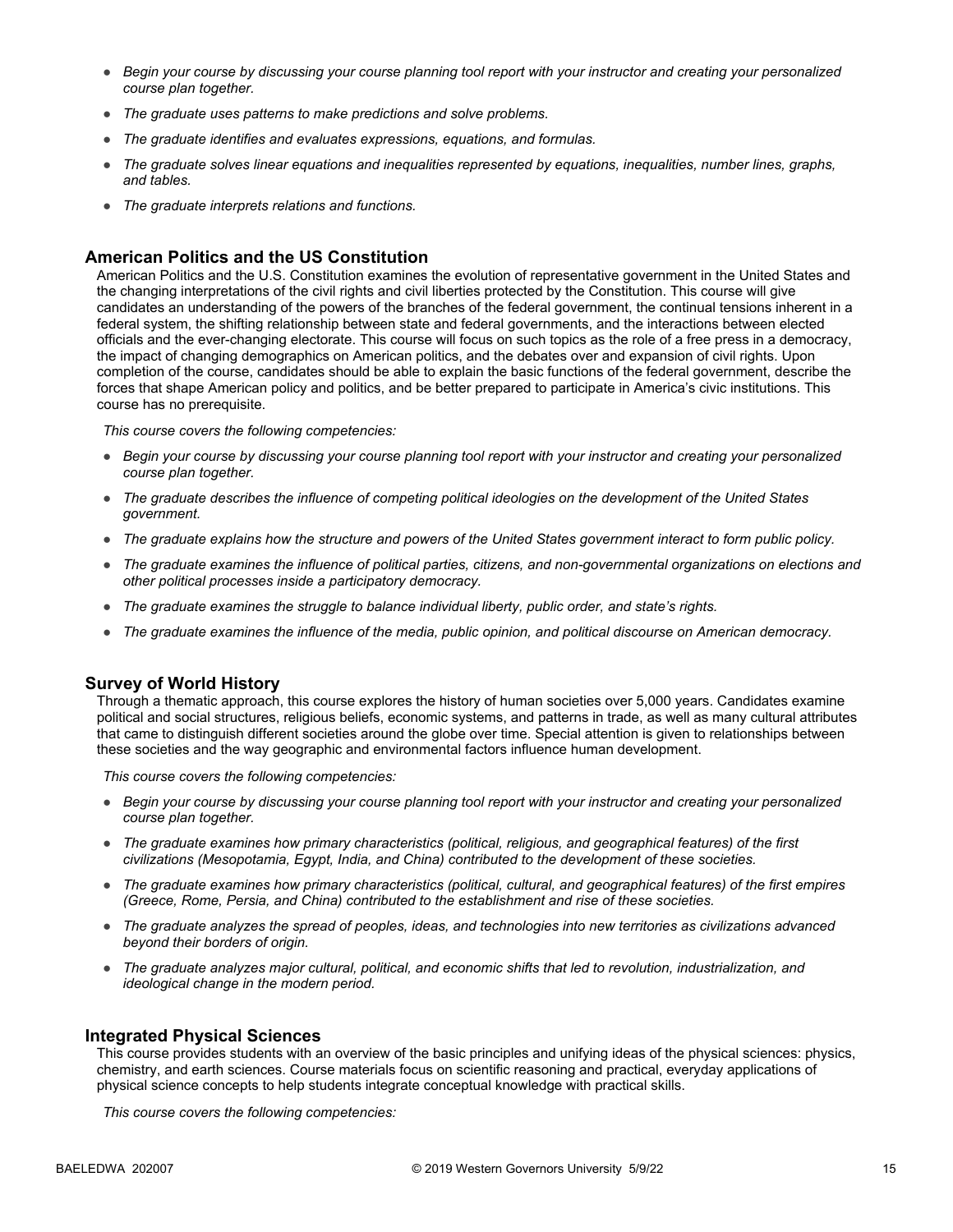- *Begin your course by discussing your course planning tool report with your instructor and creating your personalized course plan together.*
- *The graduate describes the nature and process of science.*
- *The graduate examines applications of physics including fundamental concepts such as forces, motion, energy, and waves.*
- *The graduate examines applications of key chemistry concepts including the structure of matter and the behavior and conservation of matter in chemical reactions.*
- *The graduate describes the underlying organization, interactions, and processes within the Earth system including the Earth's structure and atmosphere, and Earth's interactions within the solar system.*

#### **Mathematics for Elementary Educators III**

Mathematics for Elementary Educators III engages preservice elementary teachers in important concepts in geometry, measurement, data analysis and statistics, and probability. This is the third course in a three-course sequence.

*This course covers the following competencies:*

- *Begin your course by discussing your course planning tool report with your instructor and creating your personalized course plan together.*
- *The graduate analyzes statistical data using numerical measures and graphical displays.*
- *The graduate applies principles of probability.*
- *The graduate applies geometric properties of lines, angles, polygons, and circles to classify shapes and solve problems.*
- *The graduate applies transformations, principles of congruence and similarity, and knowledge of the coordinate plane to solve problems.*
- *The graduate applies formulas to solve problems involving perimeter, area, surface area, and volume.*
- *The graduate calculates solutions to problems that involve measurement, including elapsed time, temperature, money, length, and weight, using the appropriate units.*

#### **Natural Science Lab**

This course provides students an introduction to using the scientific method and engaging in scientific research to reach conclusions about the natural world. Students will design and carry out an experiment to investigate a hypothesis by gathering quantitative data. They will also research a specific ecosystem using academic sources and draw conclusions from their findings.

*This course covers the following competencies:*

- *Begin your course by discussing your course planning tool report with your instructor and creating your personalized course plan together.*
- The graduate evaluates academic sources for their credibility and relevance to a chosen research topic on a natural *world phenomenon.*
- *The graduate accurately executes the process of scientific inquiry through experimentation in the natural world.*
- *The graduate draws conclusions based on academic research and scientific inquiry.*

#### **Education**

#### **Survey of Pacific Northwest History for Educators**

Survey of Pacific Northwest History is an overview of the historical, geographic, social, and economic development of the Pacific Northwest region of the United States, with a special emphasis on the Native American population who were the region's first inhabitants. The purpose of the course is to increase the candidate's awareness and sensitivity to the varying needs of their students based upon these populations. This course stresses the importance of relationships with local tribes and their continuous contributions to the development of Washington State and local communities and utilizes the Since Time Immemorial curriculum developed by Washington's Office of the Superintendent of Public Instruction. There are no prerequisites for this course.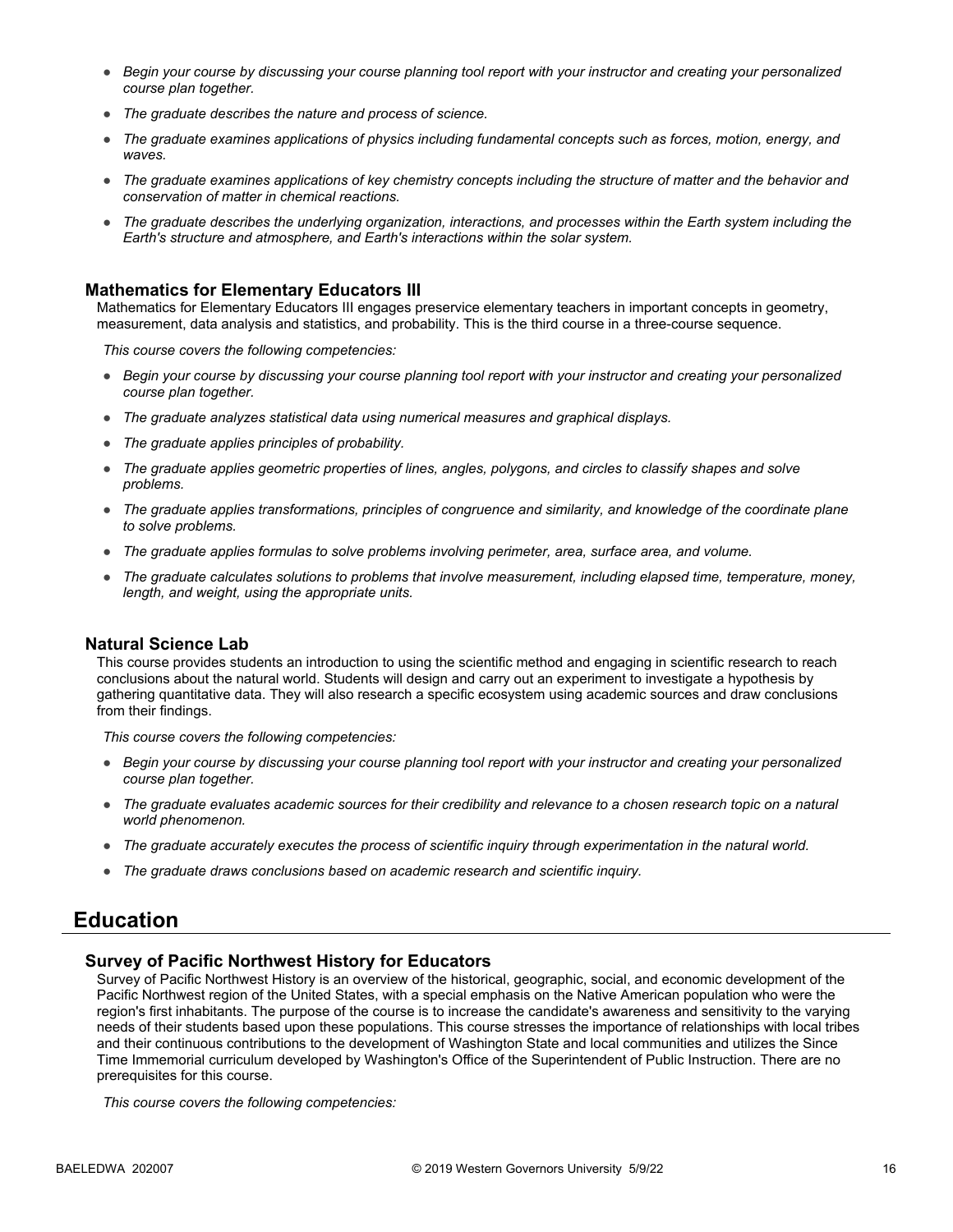- *Begin your course by discussing your course planning tool report with your instructor and creating your personalized course plan together.*
- *The graduate analyzes the relationship between the geographic features of the Pacific Northwest and the culture and customs of the original peoples inhabiting the region (pre-European contact).*
- *The graduate analyzes the effects of contact, colonization, wars, and treaties on the cultural, social, and political structures of the Pacific Northwest.*
- *The graduate analyzes the influence of early industrialization, urbanization, and social movements on the Pacific Northwest Region.*
- *The graduate analyzes the impact of contemporary social, political, economic, and environmental changes in the Pacific Northwest.*

## **General Science Content**

#### **Introduction to Biology**

This course is a foundational introduction to the biological sciences. The overarching theories of life from biological research are explored as well as the fundamental concepts and principles of the study of living organisms and their interaction with the environment. Key concepts include how living organisms use and produce energy; how life grows, develops, and reproduces; how life responds to the environment to maintain internal stability; and how life evolves and adapts to the environment.

*This course covers the following competencies:*

- *Begin your course by discussing your course planning tool report with your instructor and creating your personalized course plan together.*
- *The graduate analyzes the characteristics and classifications of living organisms.*
- *The graduate analyzes the basic chemical composition of cells and the basic processes that happen at the cellular level.*
- *The graduate analyzes different types of cells based on their structures and biological functions.*
- *The graduate analyzes the biological basis for and patterns of heredity and gene expression.*
- *The graduate analyzes inter-dependencies of organisms and their environments.*

### **Elementary Education Methods**

#### **Elementary Mathematics Methods**

Elementary Mathematics Methods helps students learn how to implement effective math instruction in the elementary classroom. Topics include differentiated math instruction, mathematical communication, mathematical tools for instruction, assessing math understanding, integrating math across the curriculum, critical thinking development, standards-based mathematics instruction, and mathematical models and representation. This course is designed to be taken after successful completion of Introduction to Curriculum, Instruction, and Assessment OR Introduction to Instructional Planning and Presentation AND Instructional Planning and Presentation in Elementary or Special Education.

- *Begin your course by discussing your course planning tool report with your instructor and creating your personalized course plan together.*
- *The graduate plans differentiated instruction in mathematics education to support the unique needs of diverse learners.*
- *The graduate integrates effective mathematical communication strategies into the development of mathematics education for elementary students.*
- *The graduate integrates tools that enhance student mathematics learning.*
- *The graduate evaluates student learning to measure elementary students' mathematical achievement and to plan further instruction.*
- *The graduate creates interdisciplinary learning experiences as contexts for mathematical instruction.*
- *The graduate recommends various instructional strategies that encourage students' development of critical thinking, problem solving, and performance skills in mathematics.*
- *The graduate applies mathematical learning research as a foundation for instruction.*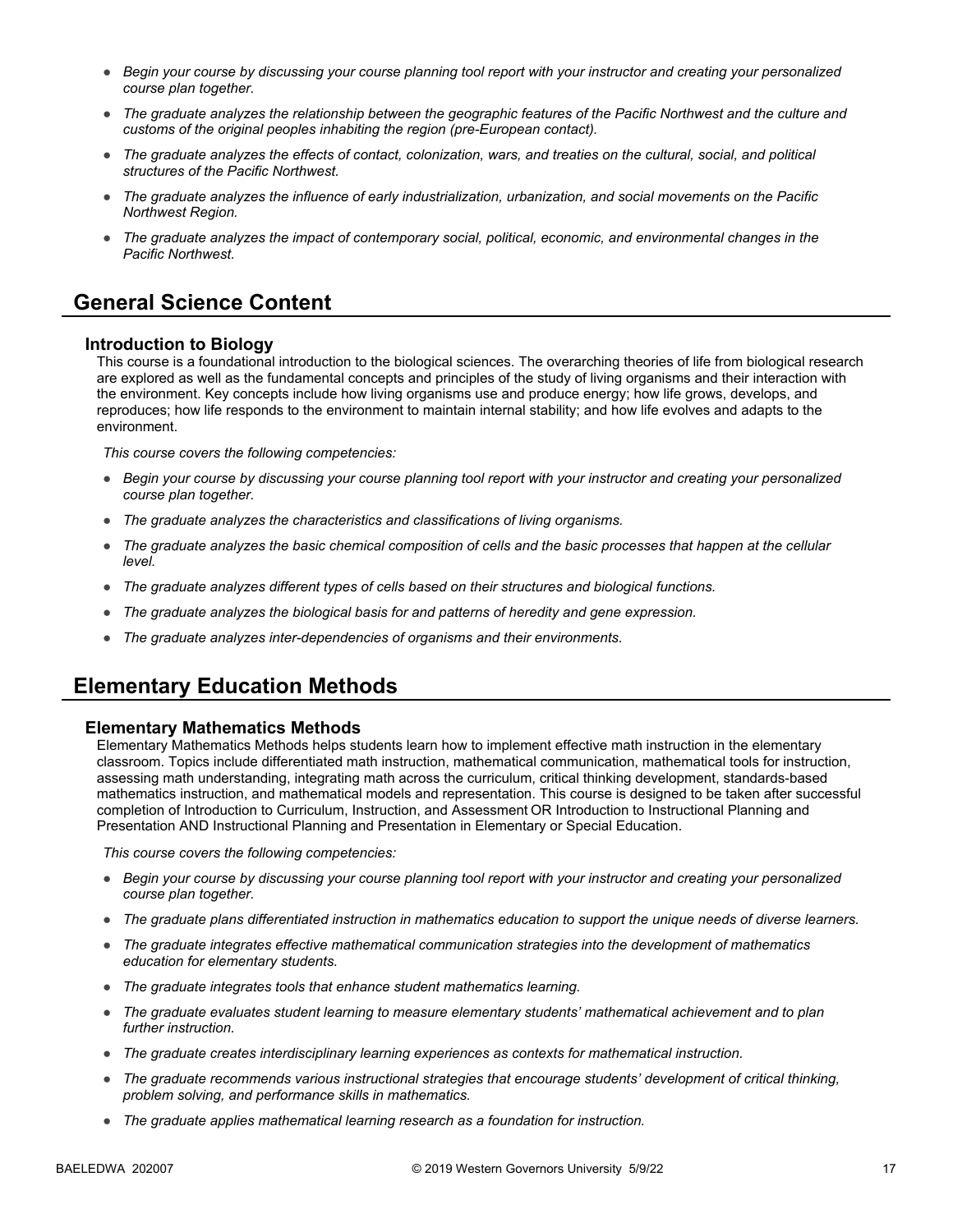- *The graduate integrates national, state, and local mathematics standards, learning outcomes, benchmarks, and objectives in the development of mathematics education for elementary students.*
- *The graduate applies models and representations to support and enhance the interpretation, organization, recording, and communication of mathematics.*

#### **Elementary Reading Methods and Interventions**

Elementary Reading Methods and Interventions provides candidates with an in-depth look at best practices for developing reading and writing skills. Course content examines the stages of literacy development, balanced literacy approaches, differentiation, technology integration, literacy assessment, and the comprehensive response to intervention (RTI) model used to identify and address the needs of learners who struggle with reading comprehension. This course is designed to be taken after successful completion of Introduction to Curriculum, Instruction, and Assessment OR Introduction to Instructional Planning and Presentation AND Instructional Planning and Presentation in Elementary or Special Education.

*This course covers the following competencies:*

- *Begin your course by discussing your course planning tool report with your instructor and creating your personalized course plan together.*
- *The graduate analyzes major theories and research that support the development of literacy.*
- *The graduate integrates various instructional approaches, materials, and curriculum into the development of learning experiences that support a comprehensive, balanced approach to reading and writing.*
- *The graduate uses multiple assessment strategies that support the development of literacy.*
- *The graduate integrates effective, engaging instructional approaches, methods, and curriculum in to the development of environments that support literacy.*
- *The graduate integrates best practices and instructional strategies in reading and literacy that support the unique needs of diverse learners into the development of reading and language arts education.*
- *The graduate recommends effective evidence-based teaching practices in the planning of meaningful, engaging, and developmentally-appropriate literacy lessons.*
- *The graduate selects developmentally appropriate technology tools that support literacy development and learning.*

#### **Language Arts Instruction and Intervention**

Language Arts Instruction and Intervention helps students learn how to implement effective language arts instruction and intervention in the elementary classroom. Topics include written and spoken English, expanding students' knowledge, literature rich environments, differentiated instruction, technology for reading and writing, assessment strategies for reading and writing, and strategies for developing academic language. There are no prerequisites for this course.

*This course covers the following competencies:*

- *Begin your course by discussing your course planning tool report with your instructor and creating your personalized course plan together.*
- *The graduate designs instruction that facilitates the learning of formal English so elementary students can express their ideas clearly and persuasively to a variety of audiences both orally and in writing.*
- *The graduate uses various texts and instructional strategies to facilitate the development of word recognition, comprehension, strategic knowledge, and reading-writing connections to expand elementary students' knowledge of the world.*
- *The graduate designs instruction that supports the development of awareness, understanding, respect, and the valuing of differences in society.*
- *The graduate uses appropriate technology tools that motivate students to read, write, interact, and collaborate with others.*
- *The graduate uses multiple assessment strategies that support the development of reading and writing.*
- *The graduate recommends instructional strategies that support the development of academic language, discourse, reading, and writing across the curriculum.*

#### **Inclusive Classroom**

Inclusive Classroom introduces and prepares candidates to use a repertoire of evidence-based instructional strategies to advance the learning of elementary students with mild to moderate exceptionalities. The beginning of the course focuses on multitiered systems of support. Strategies for intensifying and individualizing instructional interventions, such as making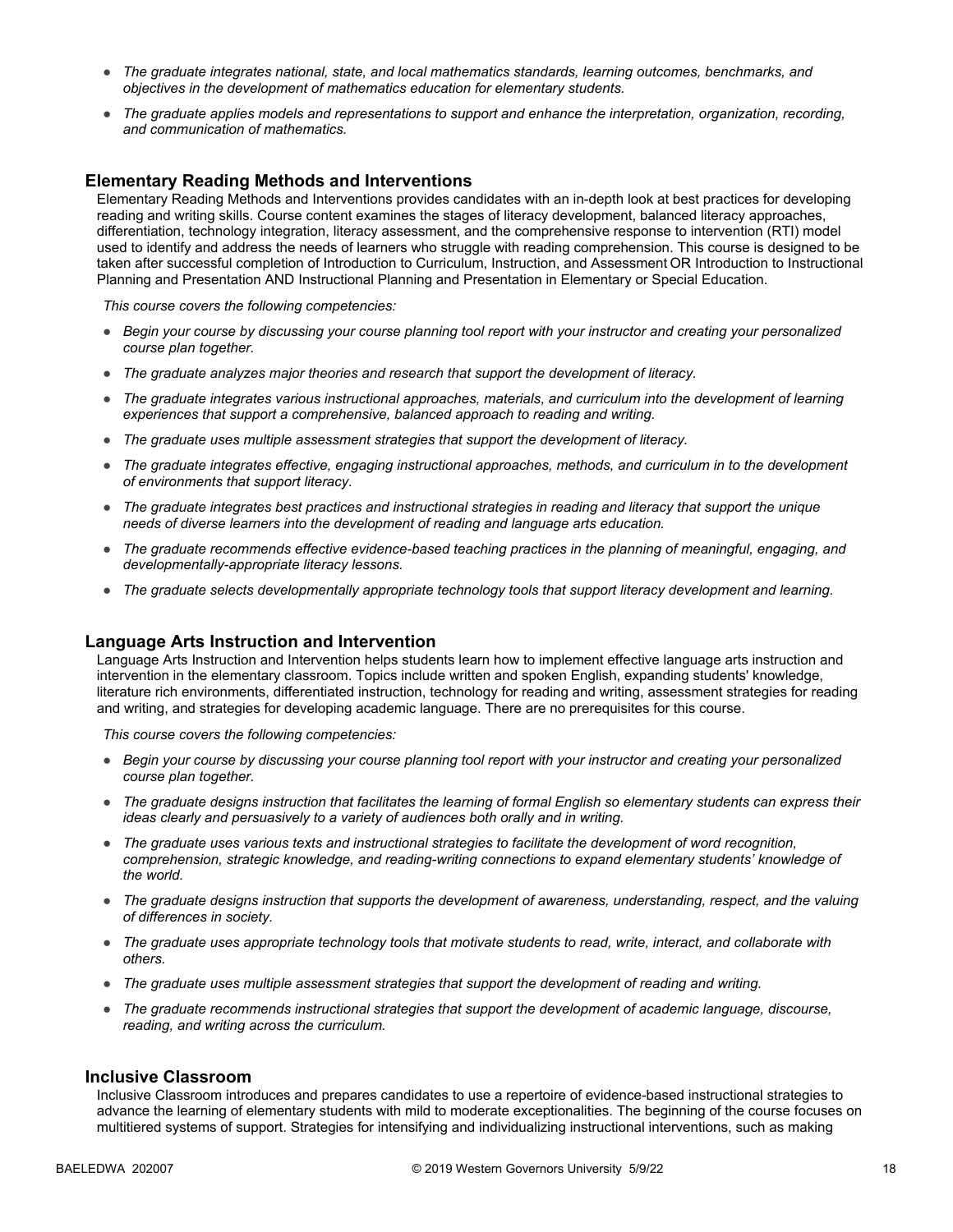instructional decisions based on progress monitoring data and collaborating with the special education teacher, are targeted. The second portion of the course provides opportunities for candidates to incorporate intensive instructional strategies and practice making accommodations to elementary math and literacy lesson plans based on learner characteristics, performance data, and Individualized Education Program (IEP) goals. This course is designed to be taken by candidates after they have completed D091, Introduction to Curriculum, Instruction and Assessment; C365 Lang. Arts Instruction and Intervention; C909, Elementary Reading Methods and Interventions; and C109, Elementary Mathematics Methods.

*This course covers the following competencies:*

- *Begin your course by discussing your course planning tool report with your instructor and creating your personalized course plan together.*
- *The graduate explains how teachers use data to intensify instructional interventions for students with mild to moderate exceptionalities.*
- *The graduate describes research-supported instructional strategies that result in students with mild to moderate exceptionalities making the maximum possible academic gains.*
- *The graduate implements reading strategies and interventions for elementary students with mild to moderate exceptionalities to address targeted reading deficits and regularly assesses those learned skills to measure progress toward IEP goals and adjust instruction.*
- *The graduate implements writing strategies and interventions for elementary students with mild to moderate exceptionalities to address targeted writing deficits and regularly assesses those learned skills to measure progress toward IEP goals and adjust instruction as needed.*
- *The graduate implements mathematics strategies and interventions for elementary students with mild to moderate*  exceptionalities to address targeted mathematics deficits and regularly assesses those learned skills to measure *progress toward IEP goals and adjust instruction as needed.*

#### **Elementary Science Methods**

Elementary Science Methods helps students learn how to implement effective science instruction in the elementary classroom. Topics include processes of science, science inquiry, science learning environments, instructional strategies for science, differentiating instruction for science, assessing science understanding, technology for science instruction, standards-based science instruction, integrating science across the curriculum, and science beyond the classroom. This course is designed to be taken after successful completion of Introduction to Curriculum, Instruction, and Assessment OR Introduction to Instructional Planning and Presentation AND Instructional Planning and Presentation in Elementary or Special Education.

- *Begin your course by discussing your course planning tool report with your instructor and creating your personalized course plan together.*
- *The graduate integrates appropriate science concepts, skills, and processes in the development of science education for elementary students.*
- *The graduate uses a variety of strategies to extend science learning and exploration beyond the classroom.*
- *The graduate integrates effective instructional approaches to support science inquiry in the development of science education for elementary students.*
- *The graduate integrates developmentally appropriate strategies and approaches that support science literacy into the planning of science learning environments.*
- *The graduate plans science instruction that supports the development of scientific knowledge, inquiry, and reasoning in elementary students.*
- *The graduate plans instruction in science education that provides equitable opportunities for all children.*
- *The graduate evaluates assessment information to inform instructional decision making and support science education for all students.*
- *The graduate selects appropriate technology tools that support science instruction and learning for elementary students.*
- *The graduate evaluates the alignment of science standards, learning outcomes, benchmarks, and objectives in the development of science education for elementary students.*
- *The graduate creates interdisciplinary learning experiences that effectively incorporate the concepts and modes of scientific inquiry.*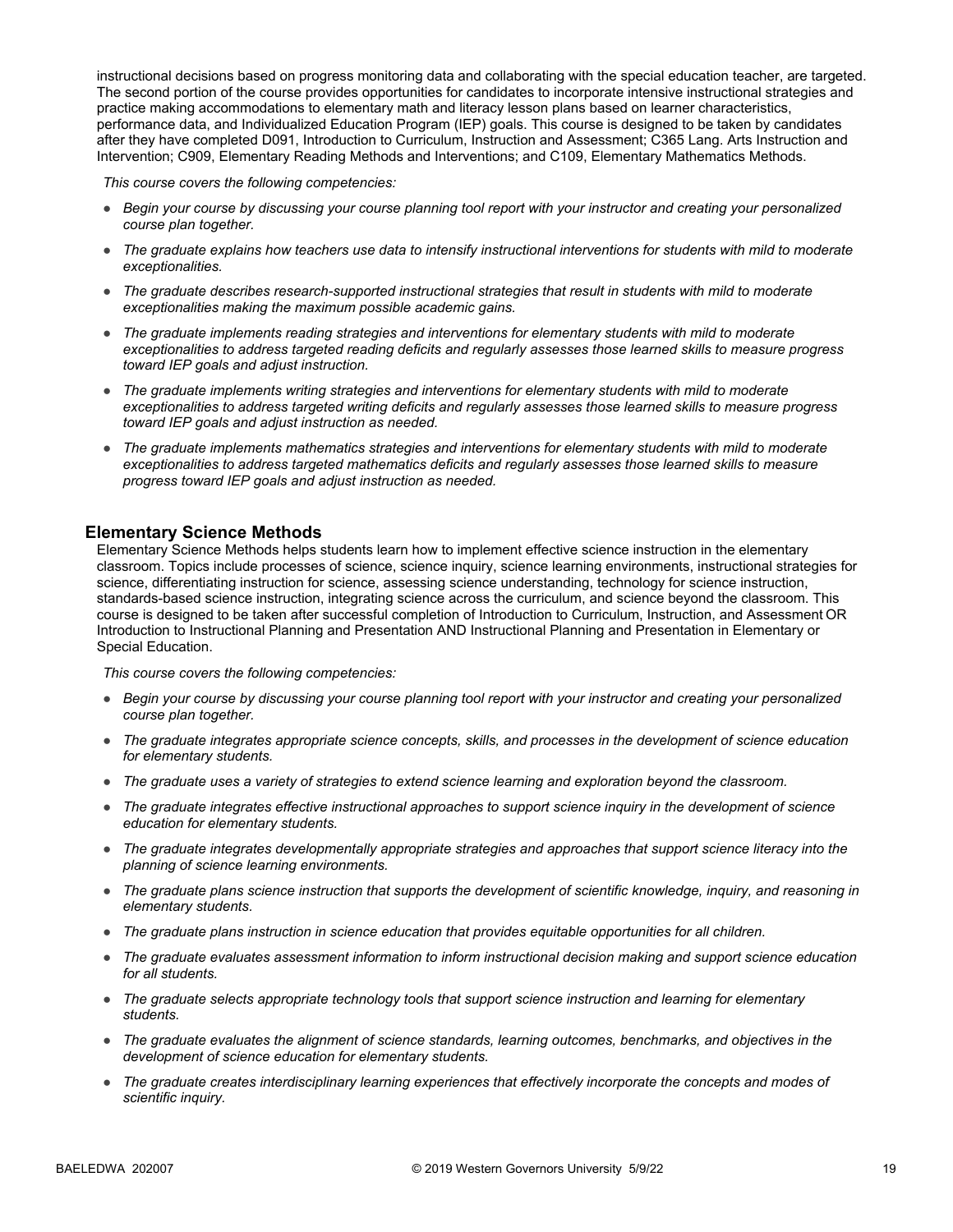#### **Elementary Social Studies Methods**

Elementary Social Studies Methods helps students learn how to implement effective social studies instruction in the elementary classroom. Topics include social studies themes, promoting cultural diversity, integrated social studies across the curriculum, social studies learning environments, assessing social studies understanding, differentiated instruction for social studies, technology for social studies instruction, and standards-based social studies instruction. This course is designed to be taken after successful completion of Introduction to Curriculum, Instruction, and Assessment OR Introduction to Instructional Planning and Presentation AND Instructional Planning and Presentation in Elementary or Special Education.

*This course covers the following competencies:*

- *Begin your course by discussing your course planning tool report with your instructor and creating your personalized course plan together.*
- *The graduate integrates effective instructional approaches that promote informed and engaged citizenship in a diverse and interdependent democratic society into social studies learning activities.*
- *The graduate integrates social studies standards, learning outcomes, benchmarks, and objectives in the development of social studies education for elementary students.*
- *The graduate integrates appropriate themes, concepts, and modes of inquiry in the development of social studies education for elementary students.*
- *The graduate integrates effective instructional approaches that promote elementary students' growing ability to value diversity and develop connections between their community and culture.*
- *The graduate creates interdisciplinary learning experiences that effectively incorporate the concepts and modes of inquiry of social studies.*
- *The graduate develops engaging learning experiences for elementary students that promote research, analysis, and evaluation of real-world situations.*
- *The graduate plans developmentally appropriate, healthy, safe, and inclusive learning environments that promote social studies learning.*
- *The graduate evaluates assessment information to inform instructional decision-making and support social studies education for all students.*
- *The graduate selects appropriate technology tools that support social studies instruction and learning for elementary students.*
- *The graduate plans instruction in social studies education that provides equitable opportunities for all students.*

#### **Elementary Physical Education and Health Methods**

Elementary Physical Education and Health Methods helps students learn how to implement effective physical and health education instruction in the elementary classroom. Topics include healthy lifestyles, student safety, student nutrition, physical education, differentiated instruction for physical and health education, physical education across the curriculum, and public policy in health and physical education. This course is designed to be taken after successful completion of Introduction to Curriculum, Instruction, and Assessment OR Introduction to Instructional Planning and Presentation AND Instructional Planning and Presentation in Elementary or Special Education.

- *Begin your course by discussing your course planning tool report with your instructor and creating your personalized course plan together.*
- *The graduate plans developmentally appropriate educational activities that provide elementary students with the knowledge, skills, fitness, and attitudes necessary to lead a healthy lifestyle.*
- *The graduate selects instructional and behavioral strategies that support healthy lifestyles and address health concerns of elementary students.*
- *The graduate plans learning environments that promote the health and safety of elementary students.*
- *The graduate recommends instructional and behavioral strategies that promote healthy nutritional habits in elementary students.*
- *The graduate integrates movement concepts, principles, strategies, and approaches in the development of physical education lesson and unit plans for elementary students.*
- *The graduate develops active learning opportunities to accommodate all elementary students, including those with varied abilities, needs, backgrounds, and interests to promote meaningful, relevant, and engaging student-focused physical education.*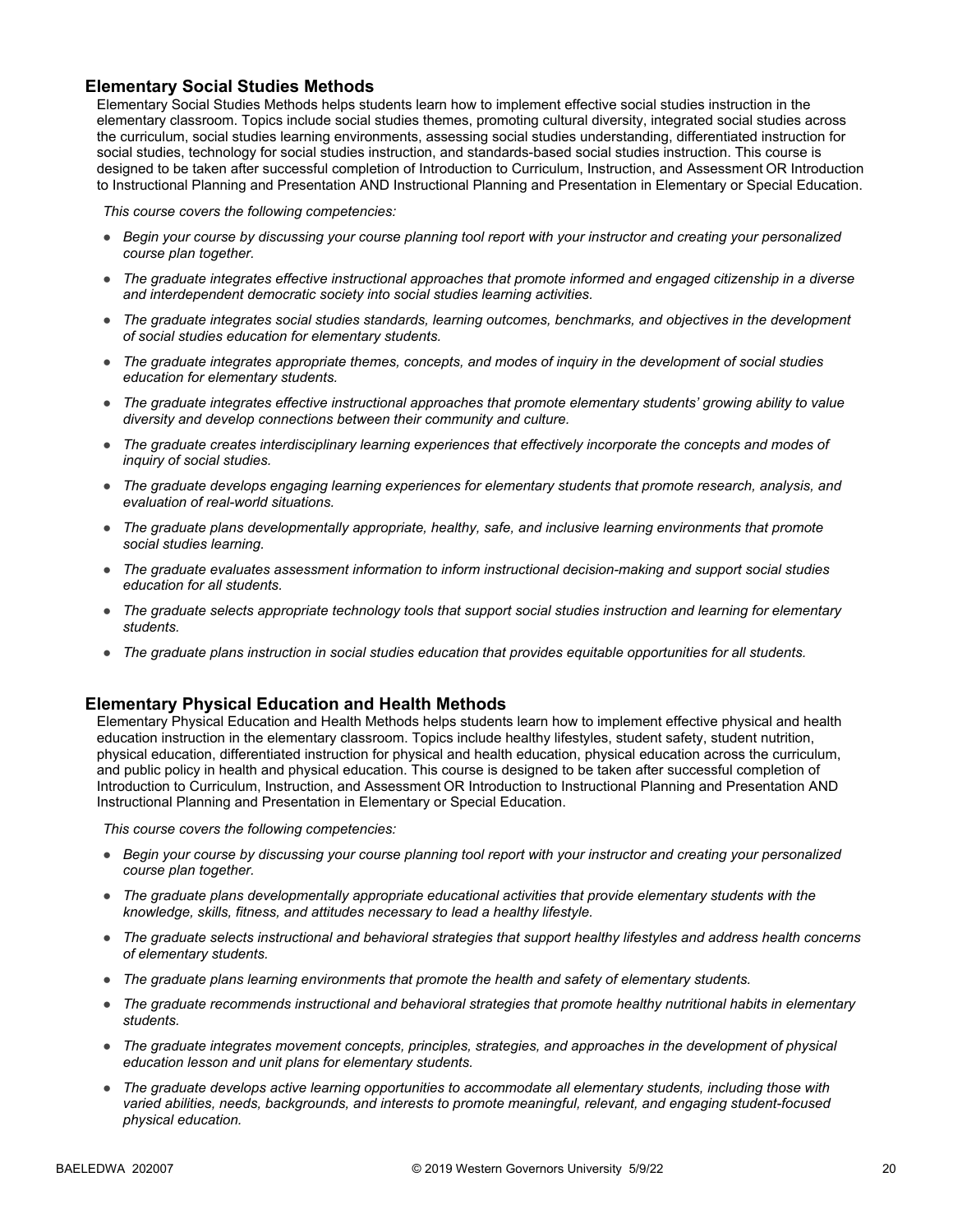- *The graduate creates relevant and meaningful learning experiences that integrate elementary physical education across other disciplines.*
- *The graduate integrates current research and public policy into the planning, promotion, and advocacy for educational programs that support the health, safety, and well-being of all elementary students.*

#### **Elementary Visual and Performing Arts Methods**

Elementary Visual and Performing Arts Methods helps students learn how to implement effective visual and performing arts instruction in the elementary classroom. Topics include integrating arts across the curriculum, music education, visual arts, dance and movement, dramatic arts, differentiating instruction for visual and performing arts, and promoting cultural diversity through visual and performing arts instruction. This course is designed to be taken after successful completion of Introduction to Curriculum, Instruction, and Assessment OR Introduction to Instructional Planning and Presentation AND Instructional Planning and Presentation in Elementary or Special Education.

*This course covers the following competencies:*

- *Begin your course by discussing your course planning tool report with your instructor and creating your personalized course plan together.*
- *The graduate evaluates the impact of the visual and performing arts on childhood learning and development.*
- *The graduate integrates the content, functions, and achievements of performing and visual arts into the design of creative, engaging, and cooperative instruction and learning environments for elementary students.*
- *The graduate develops relevant and meaningful learning experiences that integrate visual and performing arts into other disciplines for elementary students.*
- *The graduate effectively incorporates central concepts, tools, and structures of music in the design of learning experiences for elementary students.*
- *The graduate effectively incorporates central concepts, inquiry tools, standards, and structures of visual arts in the design of learning experiences for elementary students.*
- *The graduate effectively incorporates central concepts, inquiry tools, standards, and structures of dance and movement in the design of learning experiences for elementary students.*
- *The graduate effectively incorporates central concepts, inquiry tools, standards, and structures of the dramatic arts in the design of learning experiences for elementary students.*
- *The graduate develops learning opportunities that allow for the full and equitable participation in and expression through the arts for students with diverse abilities, needs, backgrounds, and interests.*
- *The graduate develops learning opportunities that allow students to explore the cultural dimensions and contributions of the arts from diverse places, peoples, and periods.*

#### **Elementary Disciplinary Literacy**

Elementary Disciplinary Literacy examines teaching strategies designed to help learners in grades K–6 develop the literacy skills necessary to read, write, and think critically while engaging content in different academic disciplines. Course content highlights strategies to help learners distinguish between the unique characteristics of informational texts while improving comprehension and writing proficiency across the curriculum. Strategies to encourage inquiry and cultivate skills in critical thinking, collaboration, and creativity also are addressed. This course is designed to be taken after successful completion of Introduction to Curriculum, Instruction, and Assessment OR Introduction to Instructional Planning and Presentation AND Instructional Planning and Presentation in Elementary or Special Education.

- *Begin your course by discussing your course planning tool report with your instructor and creating your personalized course plan together.*
- *The graduate distinguishes between the basic strategies used to facilitate comprehension in the elementary content areas and the specialized reading practices needed to comprehend text in a specific discipline.*
- *The graduate integrates discipline-specific literacy instruction to help elementary students make meaning from the text structures, vocabulary, and language features found in a variety of discipline-specific texts.*
- *The graduate plans authentic writing activities to promote understanding of discipline-specific content.*
- *The graduate integrates instructional strategies and materials in disciplinary literacy practices to enhance student understanding within specific disciplines at the elementary level.*
- *The graduate creates authentic learning tasks that provide students with opportunities to demonstrate digital literacy*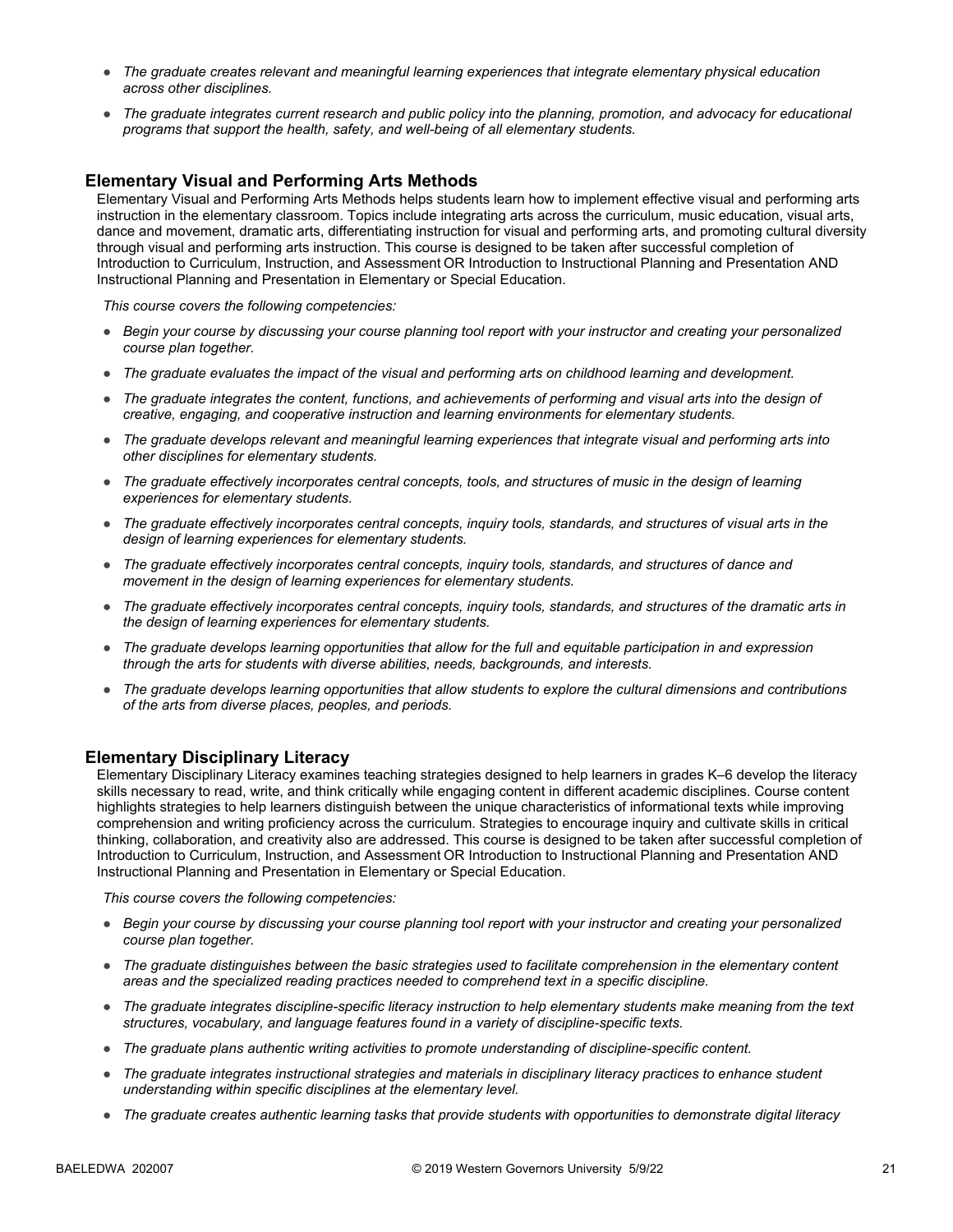*and discipline-specific understandings.* 

● *The graduate plans differentiated lessons and units to help students develop language and literacy skills within the disciplines.* 

#### **Children's Literature**

Children's Literature is an introduction to and exploration of children's literature. Students will consider and analyze children's literature as a lens through which to view the world. Students will experience multiple genres, historical perspectives, cultural representations, and current applications in the field of children's literature. This course is designed to be taken after successful completion of Introduction to Curriculum, Instruction, and Assessment OR Introduction to Instructional Planning and Presentation AND Instructional Planning and Presentation in Elementary or Special Education.

*This course covers the following competencies:*

- *Begin your course by discussing your course planning tool report with your instructor and creating your personalized course plan together.*
- *The graduate determines how literary and visual elements are used to convey common themes found in children's literature.*
- *The graduate analyzes various genres of children's literature to understand the characteristics of each genre.*
- *The graduate develops learning experiences that integrate diverse representations from children's literature to help students gain a perspective for understanding the world.*
- *The graduate recommends appropriate texts in children's literature that align with instructional goals to meet the individual learning needs of students.*
- *The graduate creates cross-curricular learning experiences that support, motivate, and engage students when interacting with children's literature.*

### **Pre-Clinical Experiences**

#### **Preclinical Experiences in Elementary Education**

Preclinical Experiences in Elementary provides students the opportunity to observe and participate in a wide range of inclassroom teaching experiences in order to develop the skills and confidence necessary to be an effective teacher. Students will reflect on and document the 75 hours of in-classroom observation and experience in their performance assessments. Prior to entering the classroom for the observations, students will be required to meet several requirements including a cleared background check, passing scores on the state or WGU required basic skills exam and a completed resume.

*This course covers the following competencies:*

- *The graduate develops a classroom management plan that integrates best practices for engagement and motivation.*
- *The graduate collaborates with a mentor teacher in the planning and delivery of instruction in a classroom setting.*
- *The graduate evaluates the theoretical and practical implications of various content knowledge applications, tools of inquiry, instructional strategies, models and trends in the context of classrooms and schools.*
- *The graduate evaluates the theoretical and practical implications of various strategies that are intended to support the use of academic language, metacognition, and communication in classroom contexts.*
- *The graduate evaluates the theoretical and practical applications of various assessment practices as they relate to student learning and instructional design.*
- *The graduate evaluates various applications of technological integration in support of learning for all students.*
- *The graduate evaluates the theoretical, legal, ethical, and practical applications of teaching students with exceptional learning needs.*
- *The graduate evaluates educational observations and experiences connected to professional practices to support the development of appropriate teaching dispositions and a personal teaching philosophy.*

### **Demonstration Teaching**

#### **Supervised Demonstration Teaching in Elementary Education, Observations 1 and 2**

Supervised Demonstration Teaching in Elementary Education involves a series of classroom performance observations by the host teacher and clinical supervisor that develop comprehensive performance data about the teacher candidate's skills.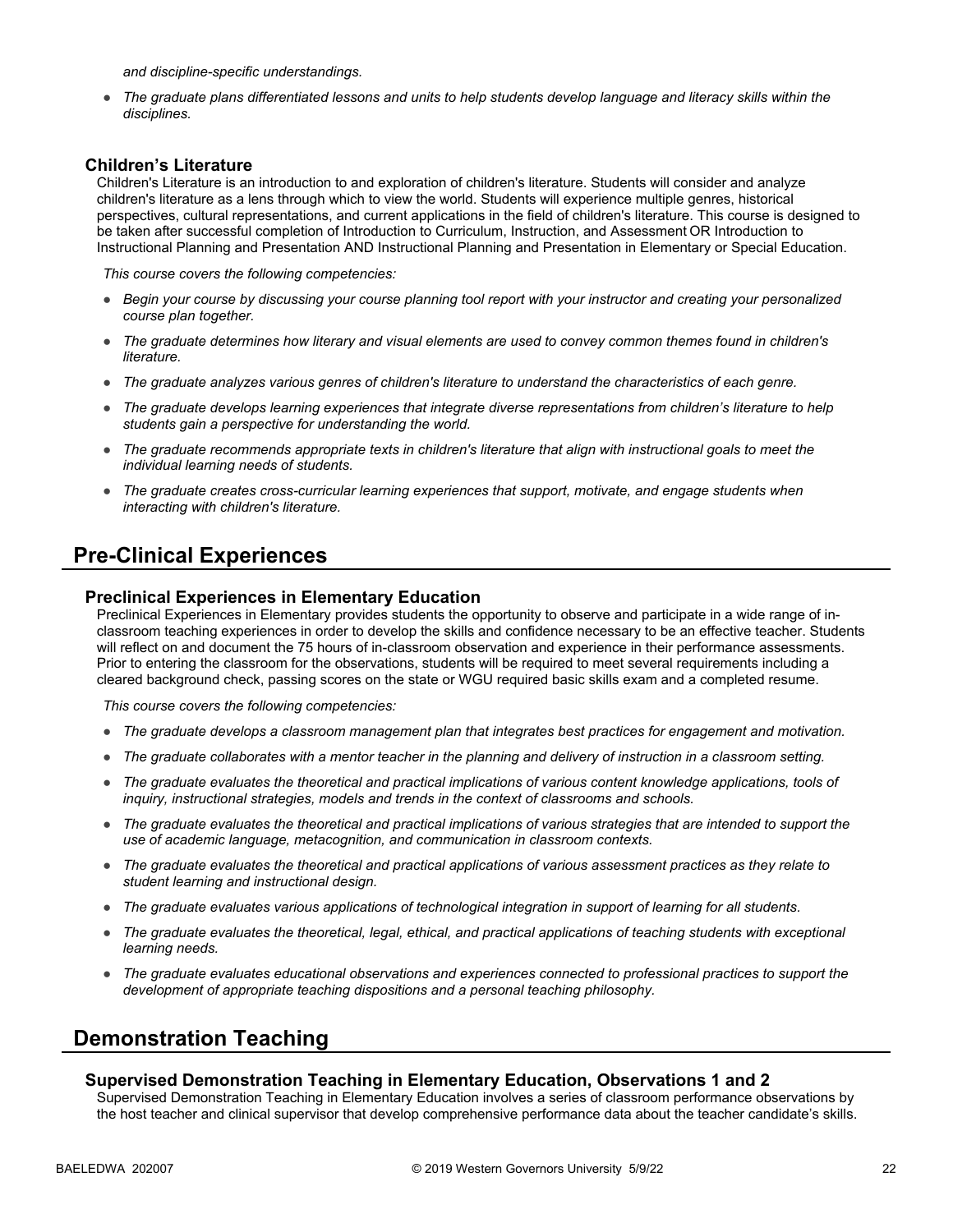*This course covers the following competencies:*

- *The graduate provides developmentally appropriate instruction that supports the cognitive, linguistic, social, emotional, and physical needs of all students.*
- *The graduate establishes a safe and productive learning environment that supports individual learning, collaborations, and positive social interaction.*
- *The graduate integrates effective strategies to manage the resources, students, procedures, and routines of the classroom.*
- The graduate designs instruction that effectively integrates understanding of subject matter, curriculum goals, cross*disciplinary skills, pedagogy, and students.*
- *The graduate integrates multiple methods of assessment that engage students in their own growth, document student progress, and inform ongoing planning and instruction.*
- *The graduate integrates a variety of instructional strategies that engage students in the learning process and*  encourage deep understanding of content and development of the skills needed to apply knowledge in meaningful *ways.*
- *The graduate integrates effective strategies to manage the delivery of lesson content.*
- *The graduate integrates appropriate central concepts, tools of inquiry, and structures of the discipline to make content accessible and meaningful for all students and to assure mastery.*

#### **Supervised Demonstration Teaching in Elementary Education, Observation 3 and Midterm**

Supervised Demonstration Teaching in Elementary Education involves a series of classroom performance observations by the host teacher and clinical supervisor that develop comprehensive performance data about the teacher candidate's skills.

*This course covers the following competencies:*

- *The graduate provides developmentally appropriate instruction that supports the cognitive, linguistic, social, emotional, and physical needs of all students.*
- *The graduate establishes a safe and productive learning environment that supports individual learning, collaborations, and positive social interaction.*
- *The graduate integrates effective strategies to manage the resources, students, procedures, and routines of the classroom.*
- *The graduate designs instruction that effectively integrates understanding of subject matter, curriculum goals, crossdisciplinary skills, pedagogy, and students.*
- *The graduate integrates multiple methods of assessment that engage students in their own growth, document student progress, and inform ongoing planning and instruction.*
- *The graduate integrates a variety of instructional strategies that engage students in the learning process and encourage deep understanding of content and development of the skills needed to apply knowledge in meaningful ways.*
- *The graduate integrates effective strategies to manage the delivery of lesson content.*
- *The graduate integrates appropriate central concepts, tools of inquiry, and structures of the discipline to make content accessible and meaningful for all students and to assure mastery.*

#### **Supervised Demonstration Teaching in Elementary Education, Observations 4 and 5**

Supervised Demonstration Teaching in Elementary Education involves a series of classroom performance observations by the host teacher and clinical supervisor that develop comprehensive performance data about the teacher candidate's skills.

- *The graduate provides developmentally appropriate instruction that supports the cognitive, linguistic, social, emotional, and physical needs of all students.*
- *The graduate establishes a safe and productive learning environment that supports individual learning, collaborations, and positive social interaction.*
- *The graduate integrates effective strategies to manage the resources, students, procedures, and routines of the classroom.*
- *The graduate designs instruction that effectively integrates understanding of subject matter, curriculum goals, cross-*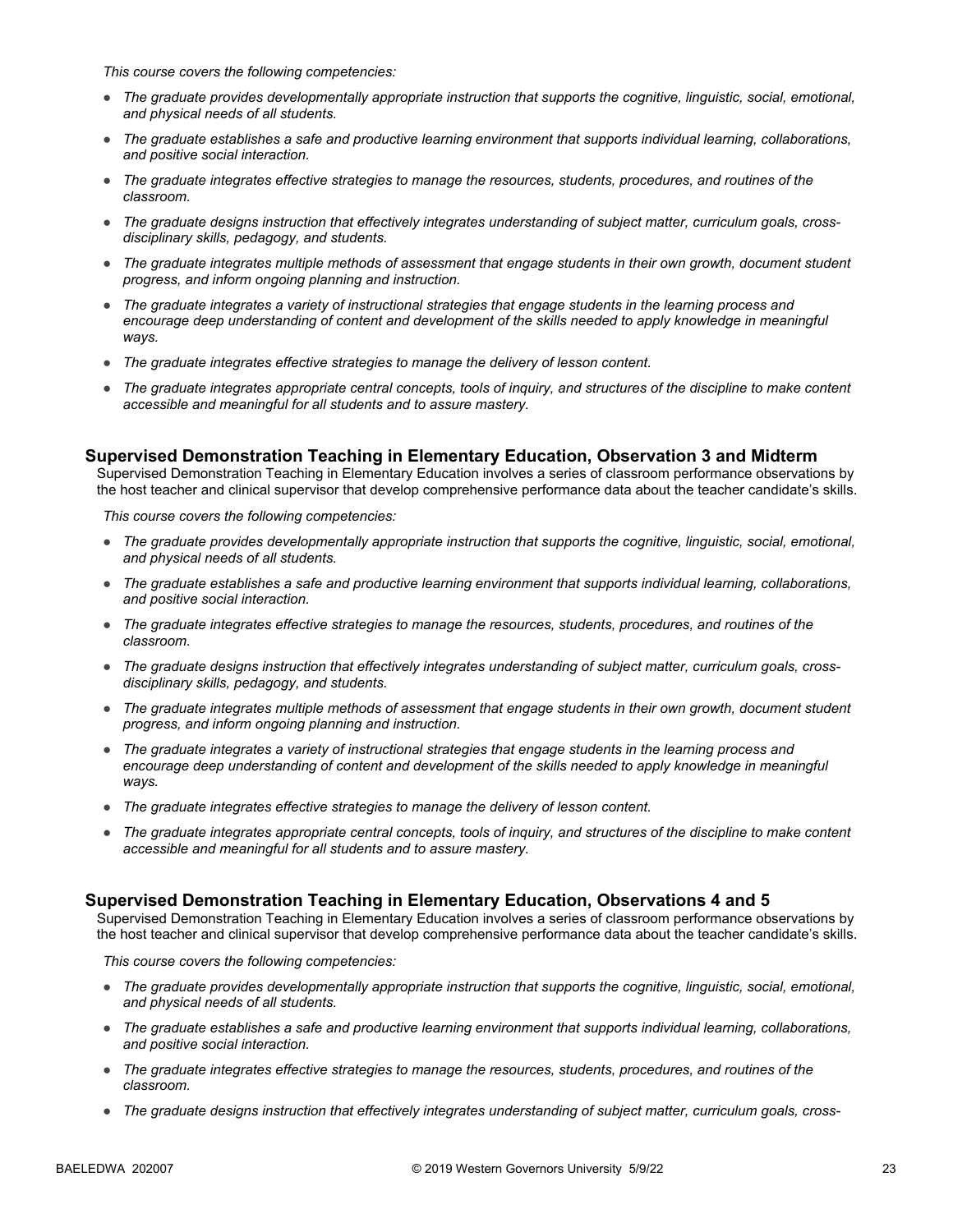*disciplinary skills, pedagogy, and students.*

- *The graduate integrates multiple methods of assessment that engage students in their own growth, document student progress, and inform ongoing planning and instruction.*
- *The graduate integrates a variety of instructional strategies that engage students in the learning process and encourage deep understanding of content and development of the skills needed to apply knowledge in meaningful ways.*
- *The graduate integrates effective strategies to manage the delivery of lesson content.*
- *The graduate integrates appropriate central concepts, tools of inquiry, and structures of the discipline to make content accessible and meaningful for all students and to assure mastery.*

#### **Supervised Demonstration Teaching in Elementary Education, Observation 6 and Final**

Supervised Demonstration Teaching in Elementary Education involves a series of classroom performance observations by the host teacher and clinical supervisor that develop comprehensive performance data about the teacher candidate's skills.

*This course covers the following competencies:*

- *The graduate provides developmentally appropriate instruction that supports the cognitive, linguistic, social, emotional, and physical needs of all students.*
- *The graduate establishes a safe and productive learning environment that supports individual learning, collaborations, and positive social interaction.*
- *The graduate integrates effective strategies to manage the resources, students, procedures, and routines of the classroom.*
- *The graduate designs instruction that effectively integrates understanding of subject matter, curriculum goals, crossdisciplinary skills, pedagogy, and students.*
- *The graduate integrates multiple methods of assessment that engage students in their own growth, document student progress, and inform ongoing planning and instruction.*
- *The graduate integrates a variety of instructional strategies that engage students in the learning process and encourage deep understanding of content and development of the skills needed to apply knowledge in meaningful ways.*
- *The graduate integrates effective strategies to manage the delivery of lesson content.*
- *The graduate integrates appropriate central concepts, tools of inquiry, and structures of the discipline to make content accessible and meaningful for all students and to assure mastery.*

#### **Teacher Performance Assessment in Elementary Education**

The Teacher Performance Assessment course is a culmination of the wide variety of skills learned during a student's time in the Teachers College at WGU. In order to be a competent and independent classroom teacher, students will showcase a collection of their content, planning, instructional, and reflective skills.

- *The graduate evaluates the teaching context to accommodate student differences to plan for instruction and assessment.*
- *The graduate plans learning environments that support individual learning, collaboration, and positive social interaction.*
- *The graduate plans comprehensive learning segments of instruction and assessment that align with standards and the needs of students.*
- *The graduate applies instructional strategies that promote learning, engage students, and provide differentiated instruction.*
- *The graduate integrates strategies to develop academic language that facilitates effective student participation and engagement in learning.*
- *The graduate utilizes assessment data to profile student learning, communicate information about student progress and achievement, and guide and modify instruction.*
- *The graduate evaluates teaching experiences including the planning and implementing of curriculum and instruction through ongoing reflection.*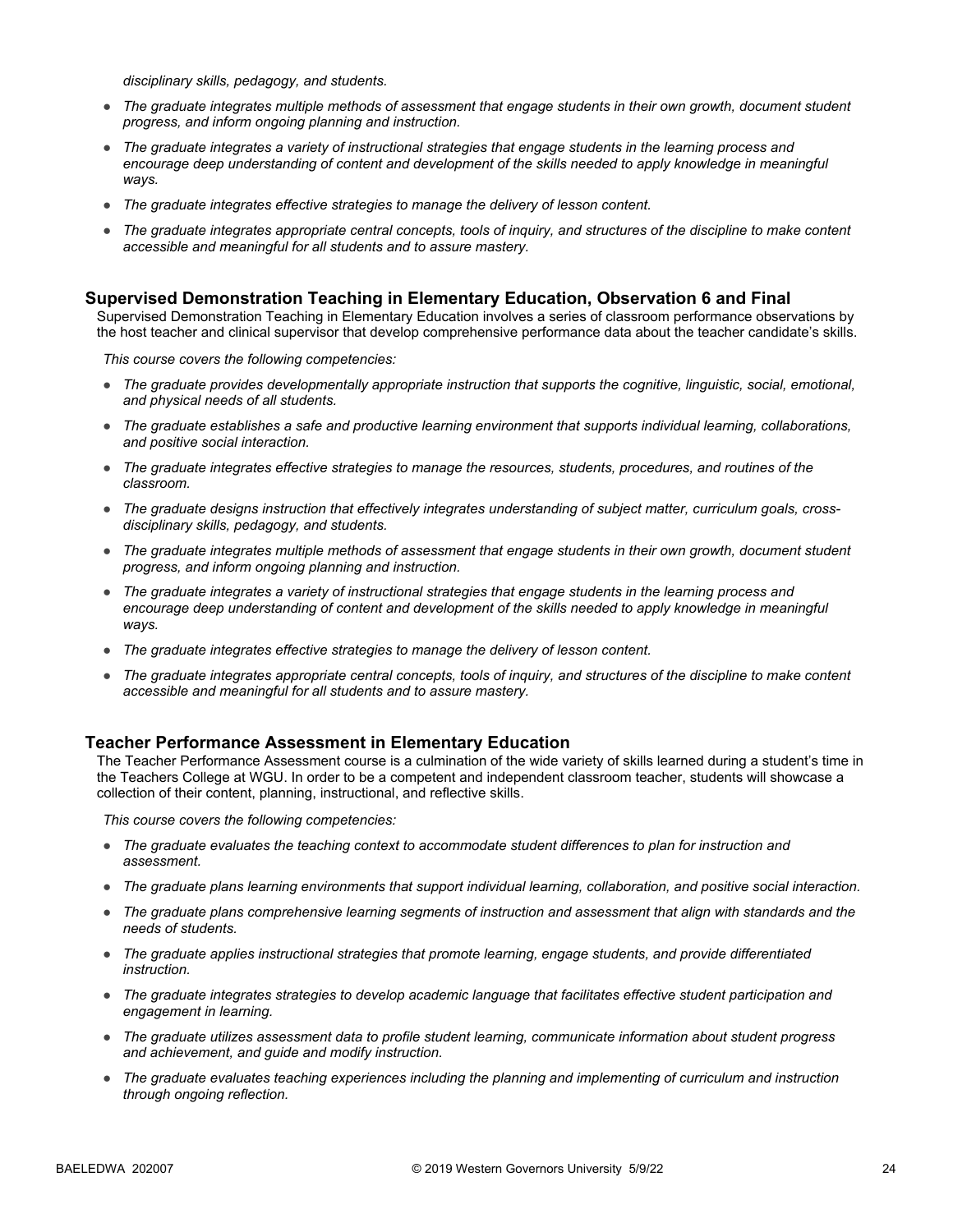#### **Professional Portfolio**

Professional Portfolio requires candidates to create an online teaching portfolio that demonstrates professional beliefs, growth, and effective teaching practices from the Demonstration Teaching experience. The portfolio includes reflective essays (educational beliefs, professional growth, and collaboration with stakeholders) and professional artifacts (resume and artifacts with commentary on academic language, systems of student support, education technology, and professional communication with families) developed and acquired during Demonstration Teaching.

*This course covers the following competencies:*

- *The graduate recommends improvements for instruction and professional practice through personal reflection.*
- *The graduate integrates technology into classroom learning experiences to enhance student learning and monitor academic progress.*
- *The graduate demonstrates ethical responsibilities and appropriate teaching dispositions, including those outlined in the Western Governors University Teachers College Code of Ethics.*
- *The graduate recommends strategies that support the development of academic language for all students.*
- *The graduate integrates a variety of strategies and resources to differentiate instruction and meet the needs of diverse learners.*
- *The graduate develops appropriate plans for professional growth in subject matter knowledge and pedagogical skills, including habits and skills of continual inquiry and learning.*

#### **Cohort Seminar**

Cohort Seminar provides mentoring and supports teacher candidates during their demonstration teaching period by providing weekly collaboration and instruction related to the demonstration teaching experience. It facilitates their demonstration of competence in becoming reflective practitioners, adhering to ethical standards, practicing inclusion in a diverse classroom, exploring community resources, building collegial and collaborative relationships with teachers, and considering leadership and supervisory skills.

- *The graduate demonstrates the ability to positively impact student learning through work samples, student artifacts, assessment results, and reflection.*
- *The graduate recommends improvements for instruction and professional practice through personal reflection.*
- *The graduate demonstrates ethical responsibilities and appropriate teaching dispositions, including those outlined in the Western Governors University Teachers College Code of Ethics.*
- *The graduate recommends strategies for effectively collaborating with colleagues, parents, and community professionals to support student development, learning, and well being.*
- *The graduate selects community resources that support students' non-instructional needs in and out of the classroom.*
- *The graduate recommends strategies that support the development of academic language for all students.*
- *The graduate integrates a variety of strategies and resources to differentiate instruction and meet the needs of diverse learners.*
- *The graduate recommends effective strategies to maintain high levels of student engagement.*
- *The graduate recommends best practices for classroom management, effective transitions, and pacing to maximize instructional time.*
- *The graduate develops appropriate plans for professional growth in subject matter knowledge and pedagogical skills, including habits and skills of continual inquiry and learning.*